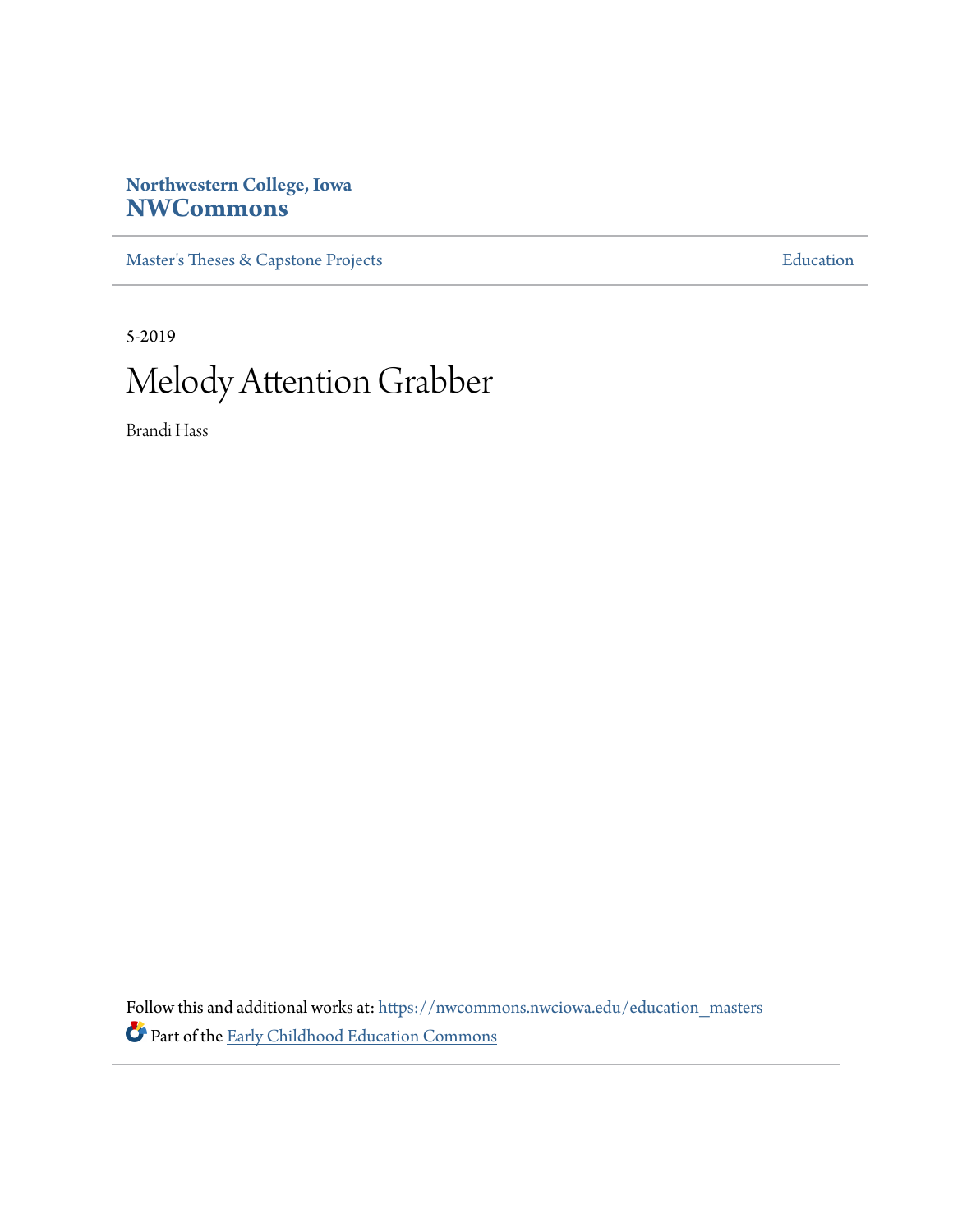Melody Attention Grabber

Brandi Hass

Northwestern College

An Action Research Project Presented in Partial Fulfillment of the Requirements For the Degree of Master of Education May 2019

Dr. Sara Waring Tiedeman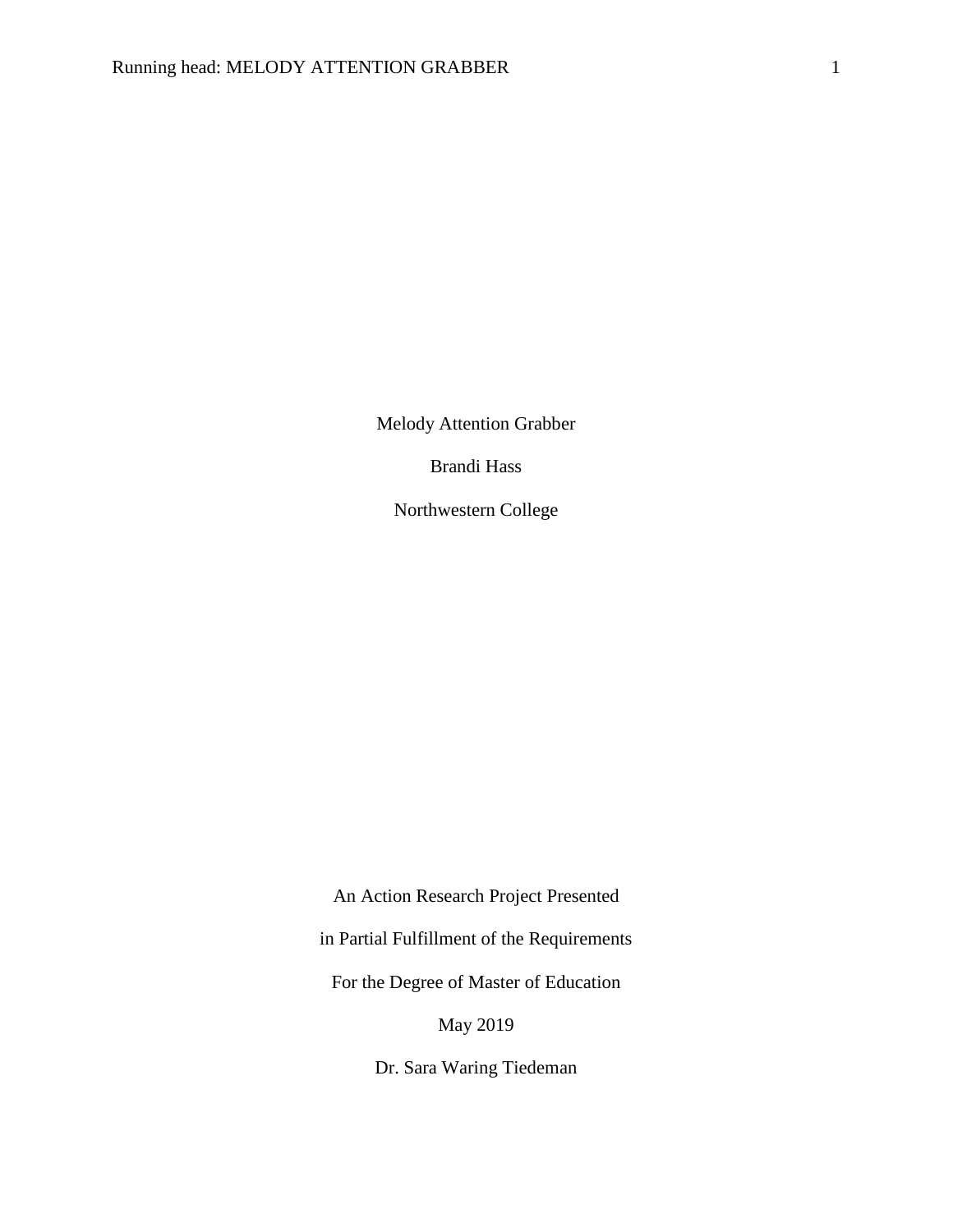| Table of Contents |  |
|-------------------|--|
|                   |  |
|                   |  |
|                   |  |
|                   |  |
|                   |  |
|                   |  |
|                   |  |
|                   |  |
|                   |  |
|                   |  |
|                   |  |
|                   |  |
|                   |  |
|                   |  |
|                   |  |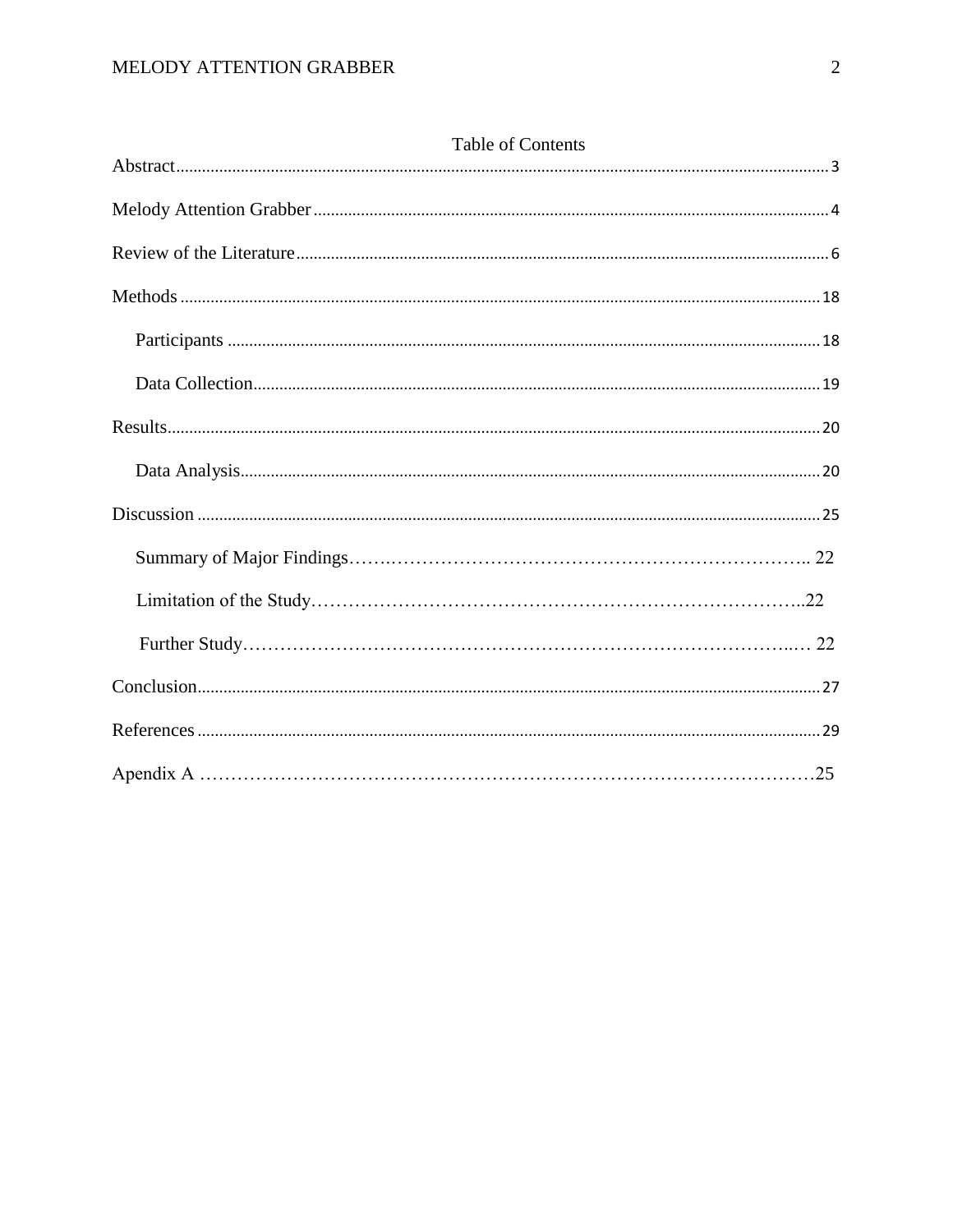## **Abstract**

<span id="page-3-0"></span>The purpose of this study was to determine if the use of a melody attention grabber would create a calmer learning environment in a preschool classroom over the use of other attention grabbers. This study was conducted in a rural, lower elementary school in an inclusive preschool classroom. This classroom contained both regular education and special education students of the preschool age of four and five-year-old students. The researchers' intention for this study was to determine if a melody attention grabber would create a calmer learning environment in a preschool classroom over the use of other attention grabbers.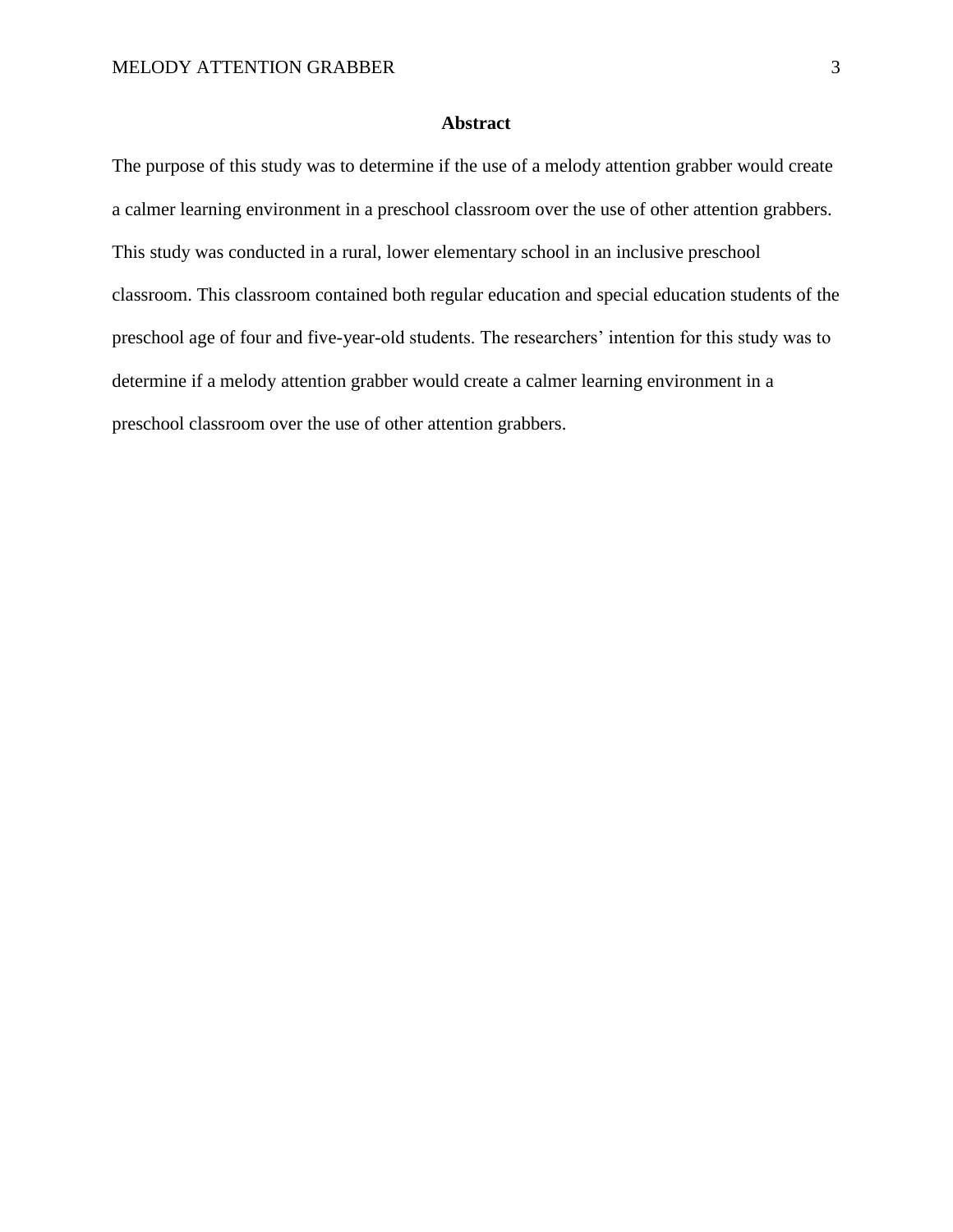#### **Melody Attention Grabber**

<span id="page-4-0"></span>Th use of attention grabbers is becoming very popular at the preschool level. Attention grabbers are a classroom management strategy that most teachers use as a way to get students' attention in their classroom. They can also be used as another classroom management tool to help with behavior and as a tool to enforce classroom expectations. A few of the different types of attention grabbers are; call and responds, counting, and turning the lights on/off. However, not a lot of research has been conducted at the preschool level to see which attention grabber would be developmentally appropriate for preschool students. There is extensive research on what is developmentally appropriate and classroom management strategies for students at the preschool level. However, there is a large gap in the research on what classroom management strategies would work best based on research conducted for what is developmentally appropriate for a preschool student. Classroom management strategies should be chosen on what is best for each age level developmental.

Preschool is the time where teachers focus on social-emotional skills. For most preschoolers, this is their first experiences in a school setting. Classrooms lesson are focused primarily on how students feel and how they handle the way they are feeling. When looking at research conducted by Caldrarella, (2012) states that preschools are able to learn how to successfully manage their own social-emotion levels as long as they are one, taught what successful social-emotional levels look like and two, are taught in a learning environment where he or she feels safe. How to control emotions and what positive expressions look like are explicitly taught to students during these lessons. As part of everyday learning, the educator should always be the example for any situation. Students not only need to be taught but need to see it being done by someone that they trust and feel safe expressing his or her own emotions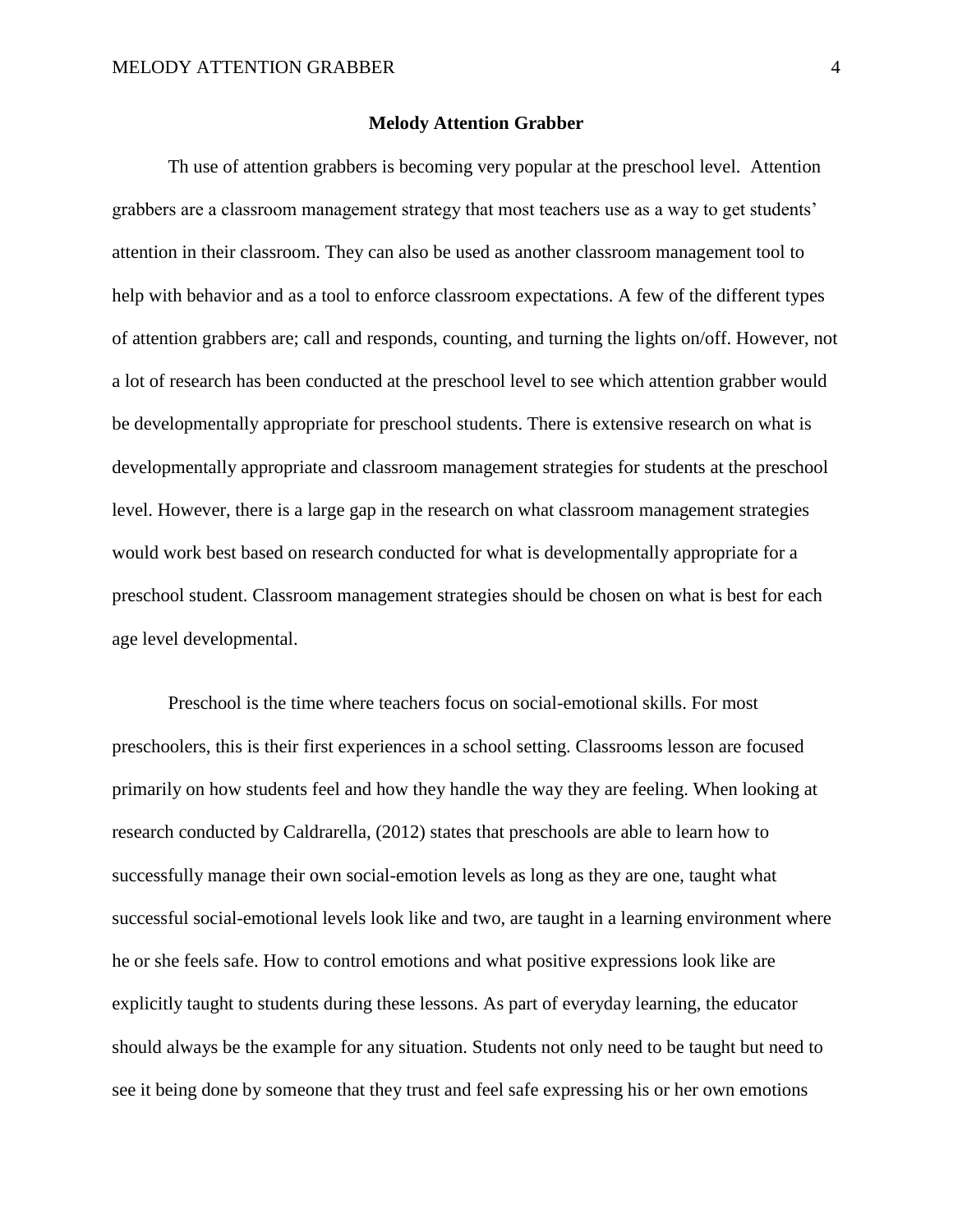around. Students need to see educators model how to handle uncomfortable situations or mistakes by discussing and clarifying their own emotions and behaviors while working through difficult situations (Caldrarella, 2012).

Preschool is a time where teachers create a clam, safe learning environment without yelling, turning off the lights or counting. Some attention grabbers that are being used at this level can frighten students for many reasons. Preschool is the foundation for what school is and looks like. Making sure that a preschool classroom first and foremost feels safe to all students is the best way to form a solid foundation. For example, using the attention grabber turning lights off and on can panic students that are afraid of the dark or increase student anxiety because they may think that they are in trouble. Instead of creating a calm, safe learning environment a teacher could be creating an environment where a student has high anxiety or feels unsafe.

Another example is the call and responds to attention grabber. This attention grabber is where the teacher yells a phrase and the students are expected to yell back the appropriate response to go with the call. Students this year are not able to distinguish when the right time is to break the classroom rules and when not to. When classrooms have clear, measurable and observable rules clearly posted in their classroom they need to be followed at all times regardless of what is going on. When a teacher takes his or her time to teach these expectations to his or her classroom they need to be modeled correctly by all adults in the classroom at all times. For instance, if a classroom expectation is to use an inside voice while inside then, the call and response strategies would not be an attention grabber that should be used in this classroom. This sends out contradicting signals to students that it is okay to yell but only when his or her teacher says it is okay. It is not developmentally appropriate for students at this age to distinguish the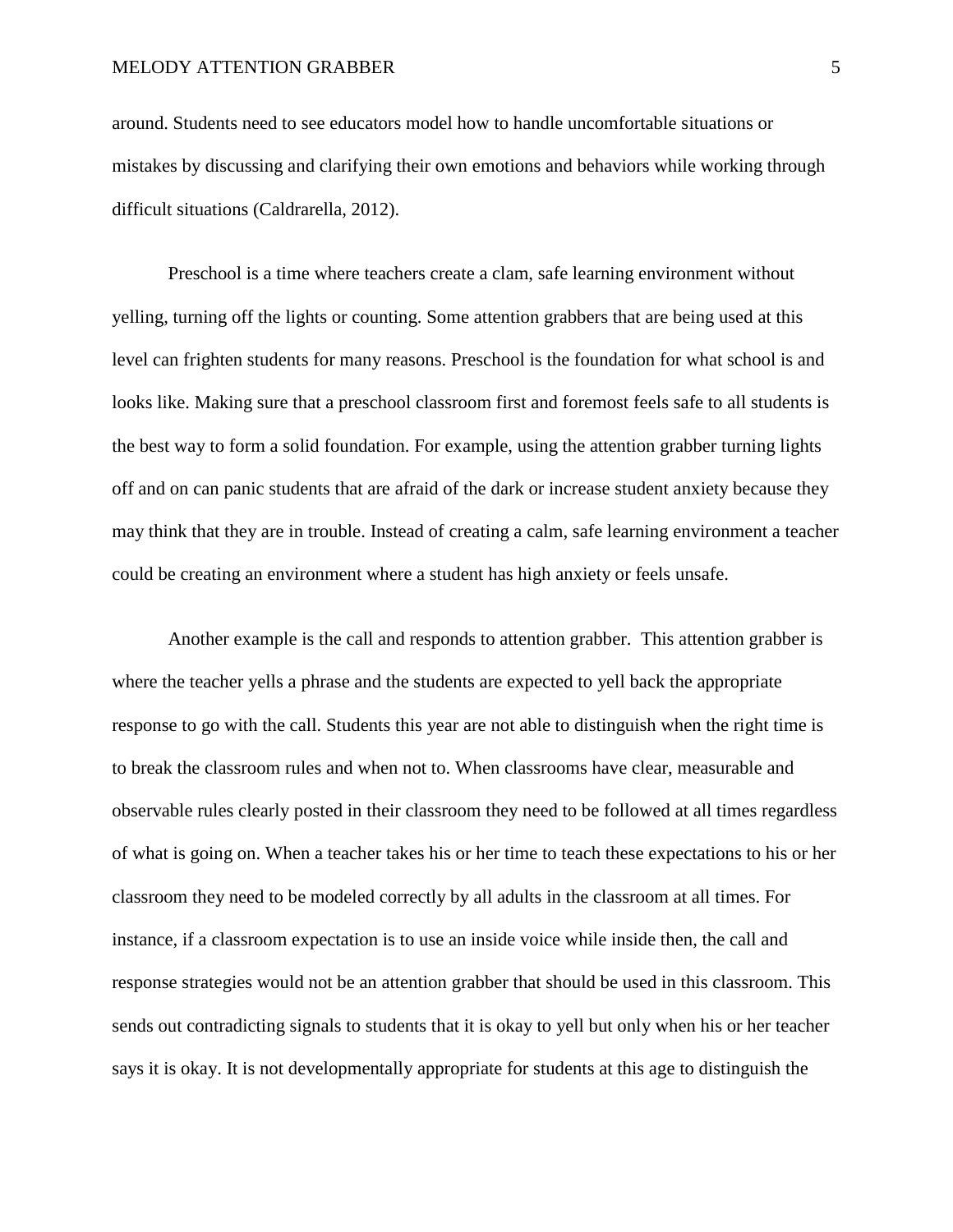difference between when the teacher says they can and when they say, they cannot. If a teacher is going to post and practice classroom expectation in his or her classroom it is important that when looking at classroom management strategies that they consider classroom expectations as well.

Does using a melody attention grabber foster a calmer learning environment over the use of other attention grabbers in a preschool classroom? This study looks into the use of how traditional attention grabbers can calm a preschool classroom. Also, if a melody attention grabber creates a calm learning environment over the use of other transitional attention grabbers. These same traditional attention grabbers are still being used in today's classrooms with little to no understanding of why educator chose these strategies in the first place (Caldrarella, 2012). The research available is very limited not only at the preschool level but at all other ages levels as well.

#### **Review of the Literature**

<span id="page-6-0"></span>"Let's make classroom memories that are playful and positive and enjoyable. Refocusing a class is something we have to do dozens of times per day: why not create routines for that which are enjoyable and engaging" (Watson, 2018, p. 2). As every teacher knows, having a well management preschool classroom can make the difference between a great school year and a not so great school year. A solid approach to classroom management and tech tools can most certainly help (Byrne, 2014). Classroom management is key to creating a successful learning environment. Attention grabbers can be a very effective management tool when used effectively to aid in creating a successful learning environment (Jennings, 2016).

Early childhood educators can increase the likelihood of success for young students, while becoming proactive in preventing potential behavior problems, through an effective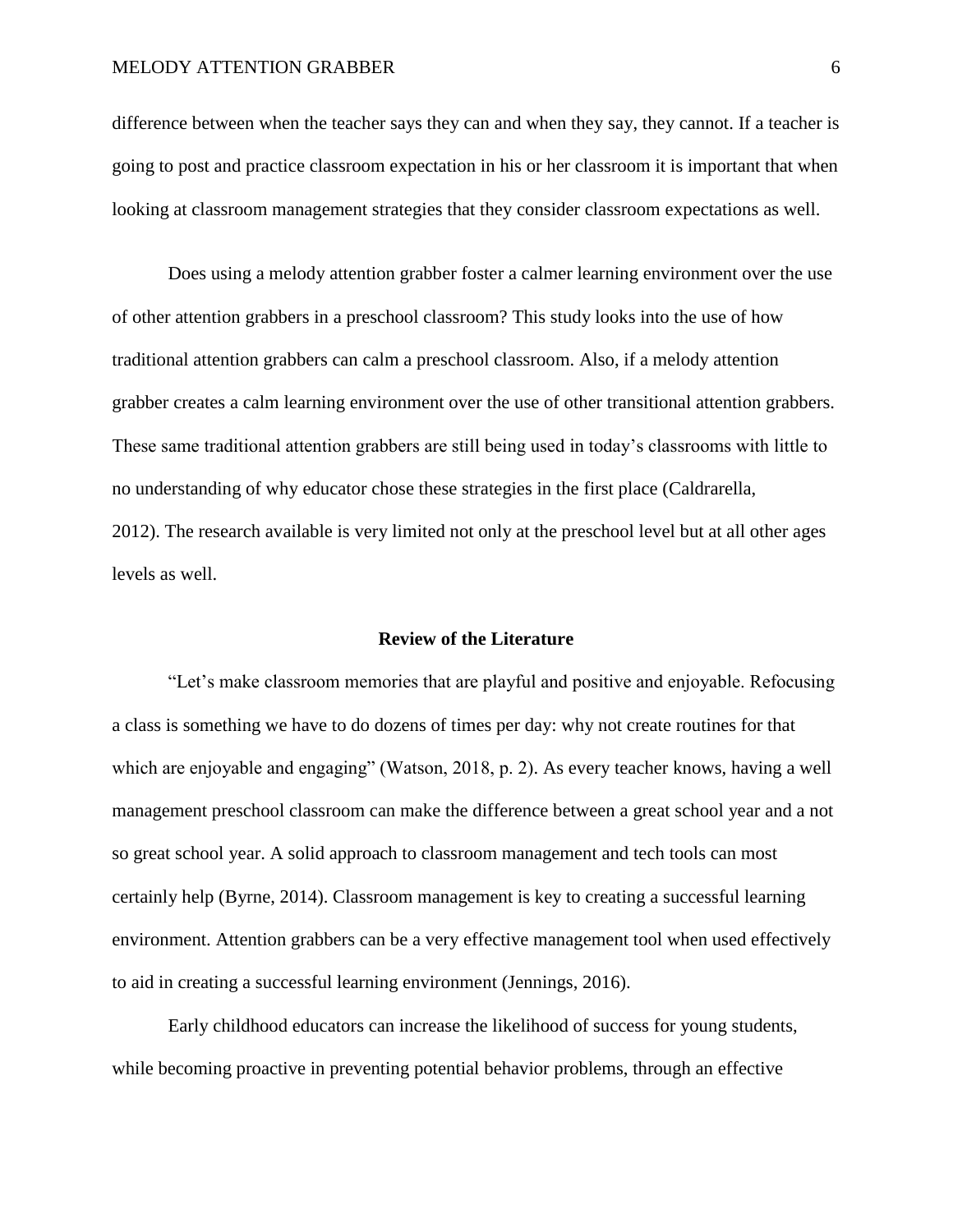classroom management plan (Coleman, Crosby, Irwin, Dennis, Simpson, & Rose, 2013). A great start is looking into the use of attention grabbers. Attention grabbers are defined as a classroom management tool that is used to get students attention. Many different attention grabbers can be used for all grade levels. It is the job as educators to establish classroom control and to strive to create a successful learning environment (Reese, 2007).

#### **When attention grabbers are used.**

The approach to classroom management has shifted over the years. In today's classroom, teachers are stressing more on classroom management strategies, behavioral theories, and systems of rewards and punishments. These tools are widely used in today's classrooms (Caldrarella, 2012). Attention grabbers are one of the popular classroom management strategies that is widely used when whole class displays challenging behaviors. If the attention grabber is used correctly, the behavior can quickly be halted with minimal learning time wasted. Student's at the preschool level typically show-challenging behaviors because they are unable to communicate their wants and needs in an appropriate manner or the student is avoiding a task or situation. Therefore, attention grabbers are a great tool to use in the classroom to keep everything functioning smoothly or as smooth as can be expected for preschool-aged students (Coleman et al., 2013). Attention grabbers work for all students not just the students displaying challenging behaviors. For the students who are classified as typically developing, they have the ability to use their verbal skills to express their wants or need, and request items but other students; they will exhibit problem behaviors that serve the same function in an inappropriate way (Coleman et al., 2013).

A great deal of a preschooler's day is spent observing his or her peers and teacher's behaviors, and language (Coleman et al., 2013). Students spend a lot of time interacting with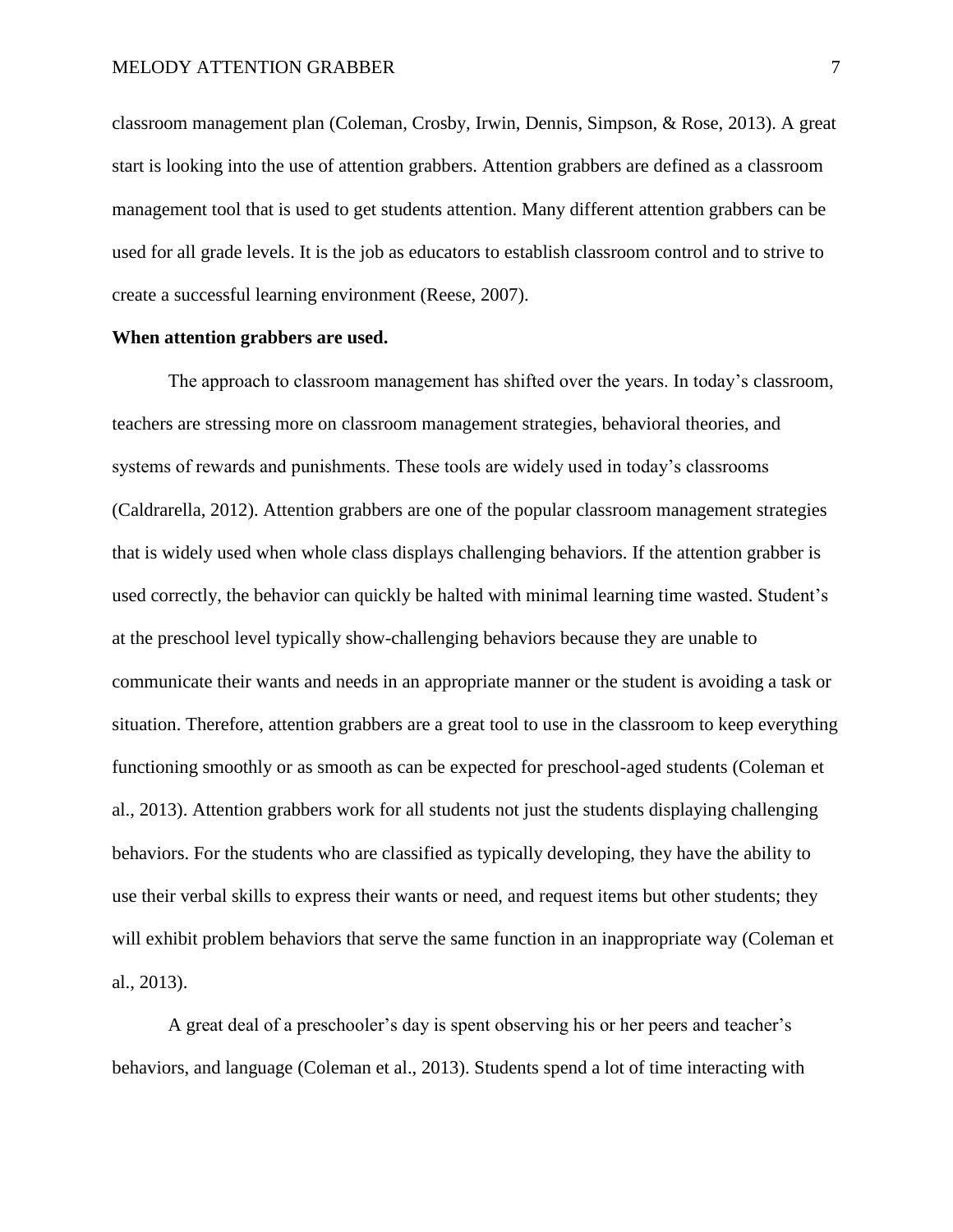peers during center time. It is during these unstructured times where students do most of their observing. Students at the preschool level are like sponges. They want to learn as much from their teachers and peers as they can. Were the confusion is coming into play with preschools is they are not developmental ready to understand what behavior is good behavior that they should copy or bad behavior that they should avoid copying. When an attention grabber is used, the whole classroom will model appropriate behaviors. If the attention grabber is modeled correctly and used correctly, common behaviors will fix themselves through the modeling the use of the attention grabber provides.

Students at a young age need reminders and support from the teachers in their classroom in order to be successful at the many learning targets and objectives that are placed on them in today's classroom (Jones, Bailey, & Jacob, 2014). When problem behaviors arise within the classroom the stress level for both the students and the teacher increases. It not only takes time away from learning but it also disrupts the learning atmosphere that the teacher has created with his or her students. The classroom dynamics shift from academic focused to behavior focused (Reese, 2007). As a result, students will engage themselves in a variety of behaviors positive and negative as they attempt to adjust to the new environment (Coleman et al., 2013). These are great times where an attention grabber could be used to reset the classroom. A key component of intervening with a problem behavior using an attention grabber is not only to help the student or students stop the problem behavior but also teach the student what to do as a replacement behavior (Coleman et al., 2013).

**The different types of attention grabbers.** There are many different attention grabbers that are used in today's classroom. Some of the most popular being; chants and call-andresponse, music, visual signals, and interactive countdowns. All of the listed different attention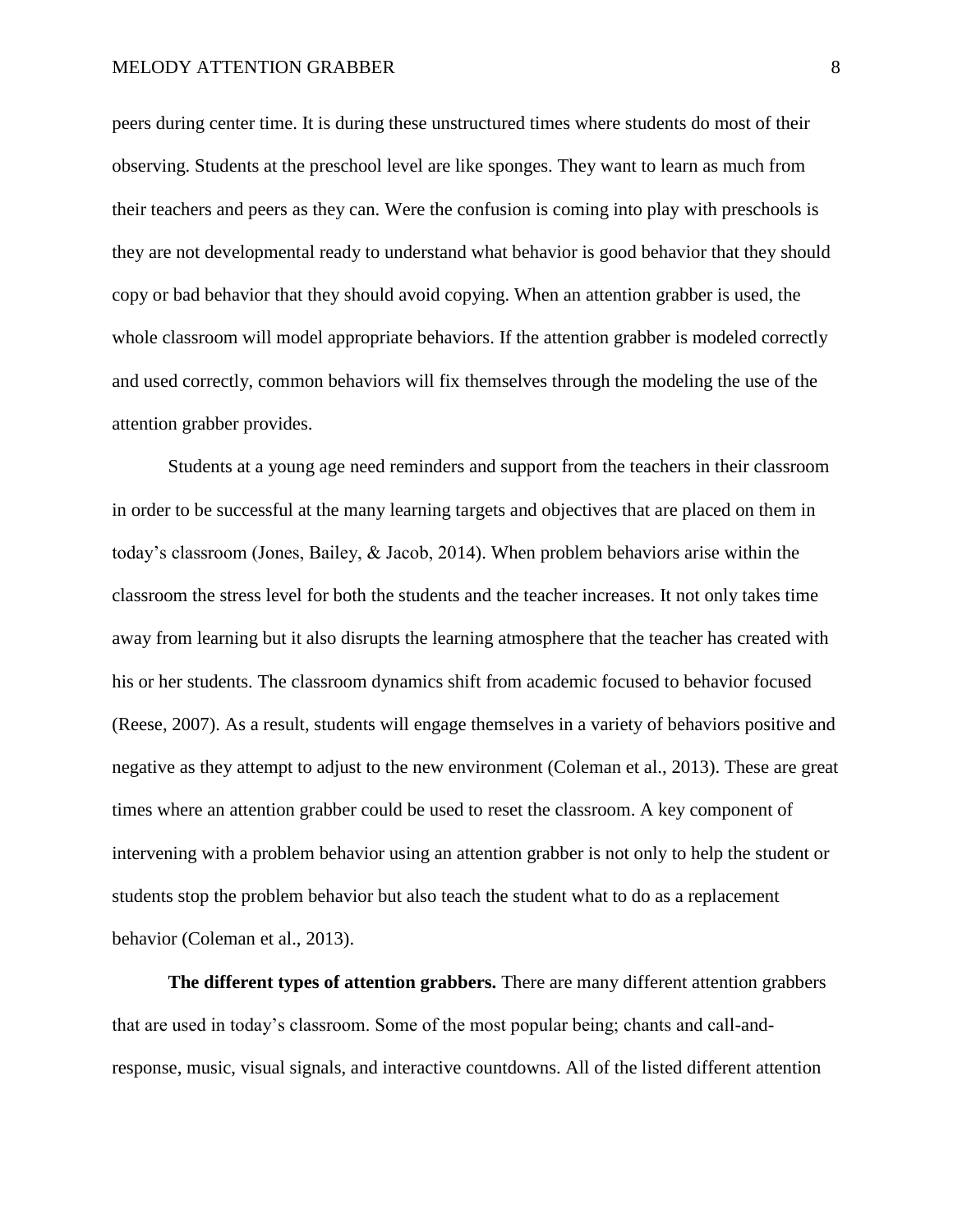grabbers are used in the preschool classroom but may not always be age appropriate. Research also shows that all of the listed attention grabbers can be used in preschool; they just have to be chosen correctly in order to have the desired outcome (Watson, 2018). Attention grabbers are meant to be a positive classroom management tool, not a negative tool.

There is a variety of verbal attention grabbers that teachers use within their classroom. Teacher says, "clap your hands, stomp your feet I want your bottoms in your seat!" This verbal attention grabber gives the student a clear expectation that they are to sit down. Students at this age are in still learning what is developmentally appropriate. This attention grabber gives each student something to do with his or her feet and their hands. So, instead of having to focus on negative behaviors the teacher is able to take this time a give students positive praise and ultimately move on to the transition or the direction that needs to be given.

Some very popular call-and-response attention grabbers are; teacher says, "Marconi and cheese," students say, "everybody freeze," or teacher says, "hocus pocus," student says, "everybody focus." Cox (2018), noted that call-and-response attention grabbers are an essential strategy to have for any age group. They not only help with transitions periods but work great in an emergency as well. Call-and-response attention grabbers are more developmentally appropriate for upper elementary students because they have the social-emotional understanding of what the teacher is truly asking and the purpose behind them. A study completed by Cox (2018), noted that students love getting able to yell back the response when asked for one, however, if the call-and-responds has to be repeated to get everyone attention the students usually got louder and louder.

Music is an effective and fun way to get students attention. At the preschool level, music is integrated into so much of their day that this attention grabber can be a great developmentally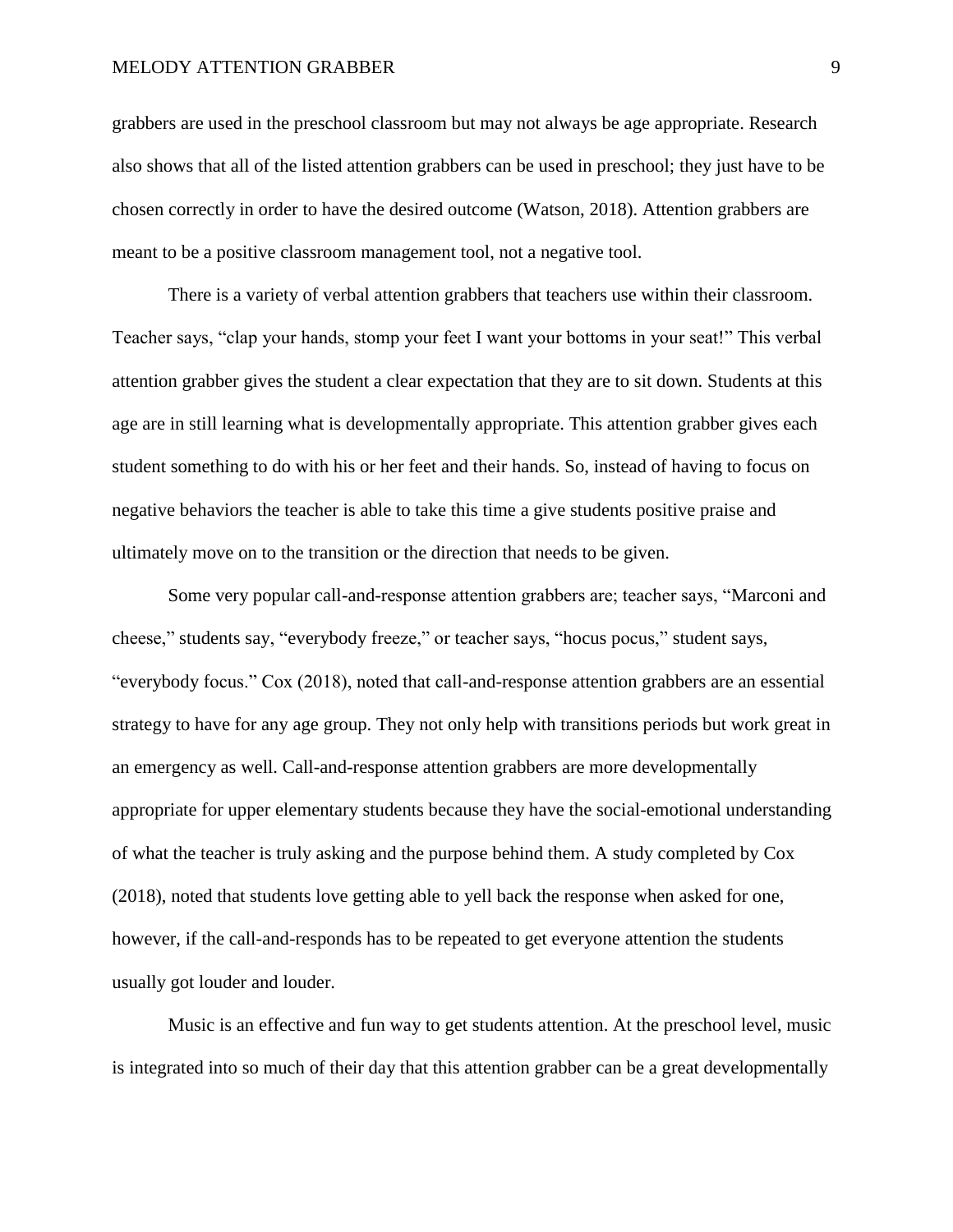appropriate strategy to use for times to refocus a class or transitions. There are many different ways to incorporate music into the classroom as an attention grabber. Finger plays are very popular at the preschool level. When the teacher wants the student's attention, she starts singing the song or she can play it from a CD or computer. While the teacher is sing, the teacher will walk around the classroom. The teacher will also do hand movements to go along with the song. The students will see the teacher, stop doing what they are doing, sing, and participate in the finger play with the teacher. Once the teacher notices that, everyone is participating the teacher then will stop and give further directions.

Other music that is popular in a preschool classroom is the use of a melody that can be played by a wireless doorbell or app played on a tablet or phone. This attention grabber does not ask students to verbally response or ask students to interact. When this attention grabber is used, the class will stop what they are doing and look for the teacher for direction or next steps (Watson, 2018). Research has shown that music is most effective at the preschool level because it is already so much a part of their day (Cox, 2018). The study completed by Cox (2018), shows that out of the twenty-five preschools included in this study that on average five hours per day has the use of some type music. It also shows that music can be used for more than just singing in music class. Music is used in math, literacy, writing, and as a classroom management tool. Also, Watson (2018), noted that keeping the same attention grabber over a long period of time is more impactful then contently changing the attention grabber.

The use of visual signals can be a great opportunity to get creative in the classroom. In the study completed by Watson (2018), one visual signal she used was a wand. She introduces the wand at the beginning of the school year to her class. She explains the expectations of the wand at this time. When her class gets off-task, she holds up the wand and as students see if they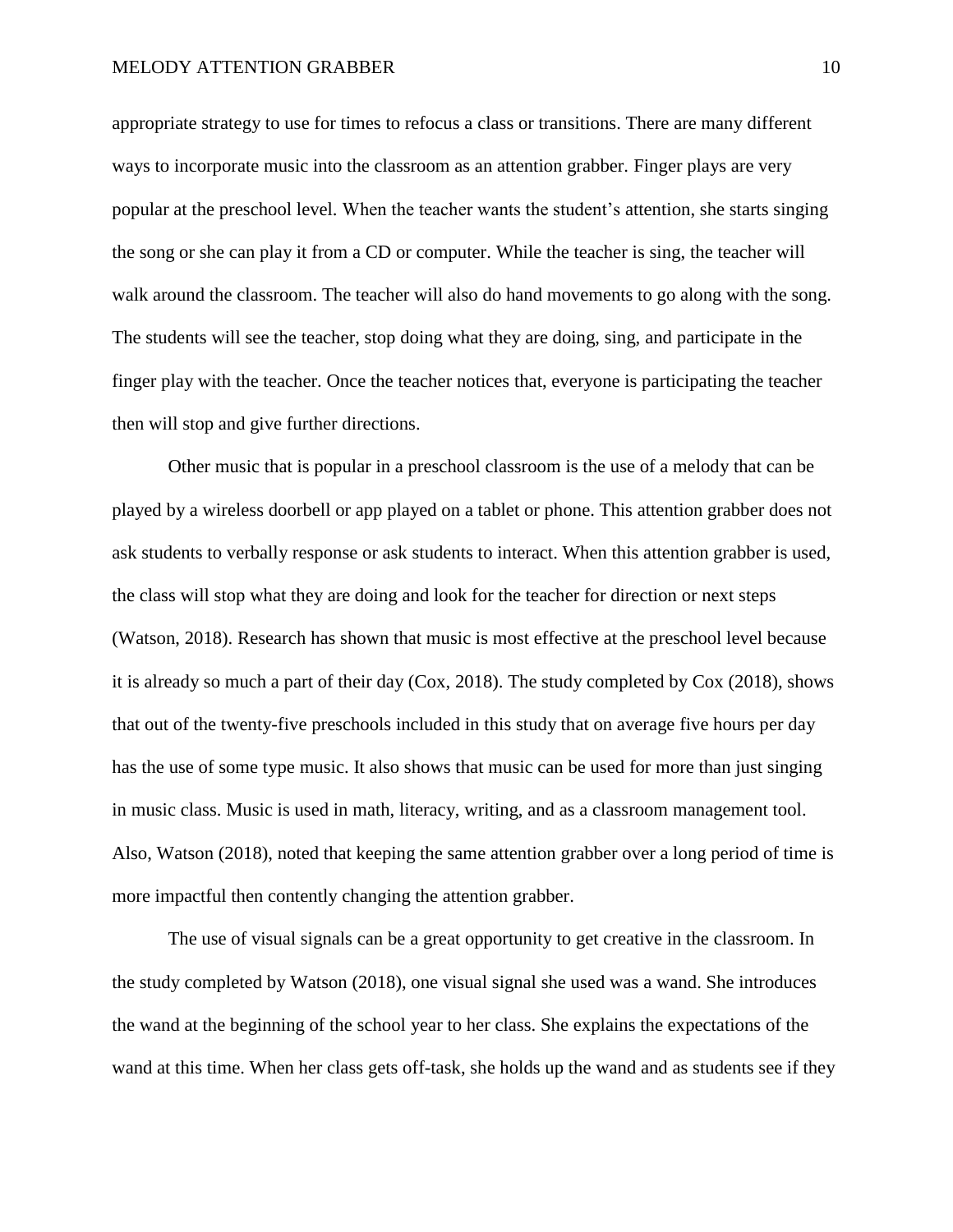know that they need to hold one finger in the air us a check in for each student. Other visual signals that has been used is visual timers. Visual timers are a great attention grabber to use in an integrated preschool class. One, students at this age cannot tell time, and secondly, students can learn at a young age how to manage their time based on what time they are given. Every classroom has routines and a visual timer can be used to show students how much time is left during each activity and decrease anxiety levels among the students in the classroom.

The interactive countdown can be straightforward. The teacher can count forward or backward. This attention grabber can be used in many different ways. One way is the teacher holds up his or her hand and counts (forward or backward) once the teacher gets to five or zero the class should be quiet. Another way this attention grabber can be used is the teacher say, teaching in 5, teaching in 4, continuing until the teacher gets to one. By the time the teacher gets to one, the class should be ready to learn. The last way this attention grabber can be used is where the teacher announces what the expectation is and what number they will be counting to and then they will begin.

Attention grabbers are not meant to be an annoyance for teachers. They are to be thought of as a way to be creative and to have fun with his or her students during the time that they are in that teachers care (Watson, 2018). Data suggests that early childhood students may be unable to demonstrate positive academic behavior in the classroom because what the teacher is asking may not be developing appropriate or the student may have immature self-regulation skills (Wolff & Stapp, 2019). Watson, (2018), noted that if the same attention grabber is used over several weeks, students would have almost automatic response to it. All the student will have to hear is the first part of the attention grabber, and then that will immediately trigger the target behavior.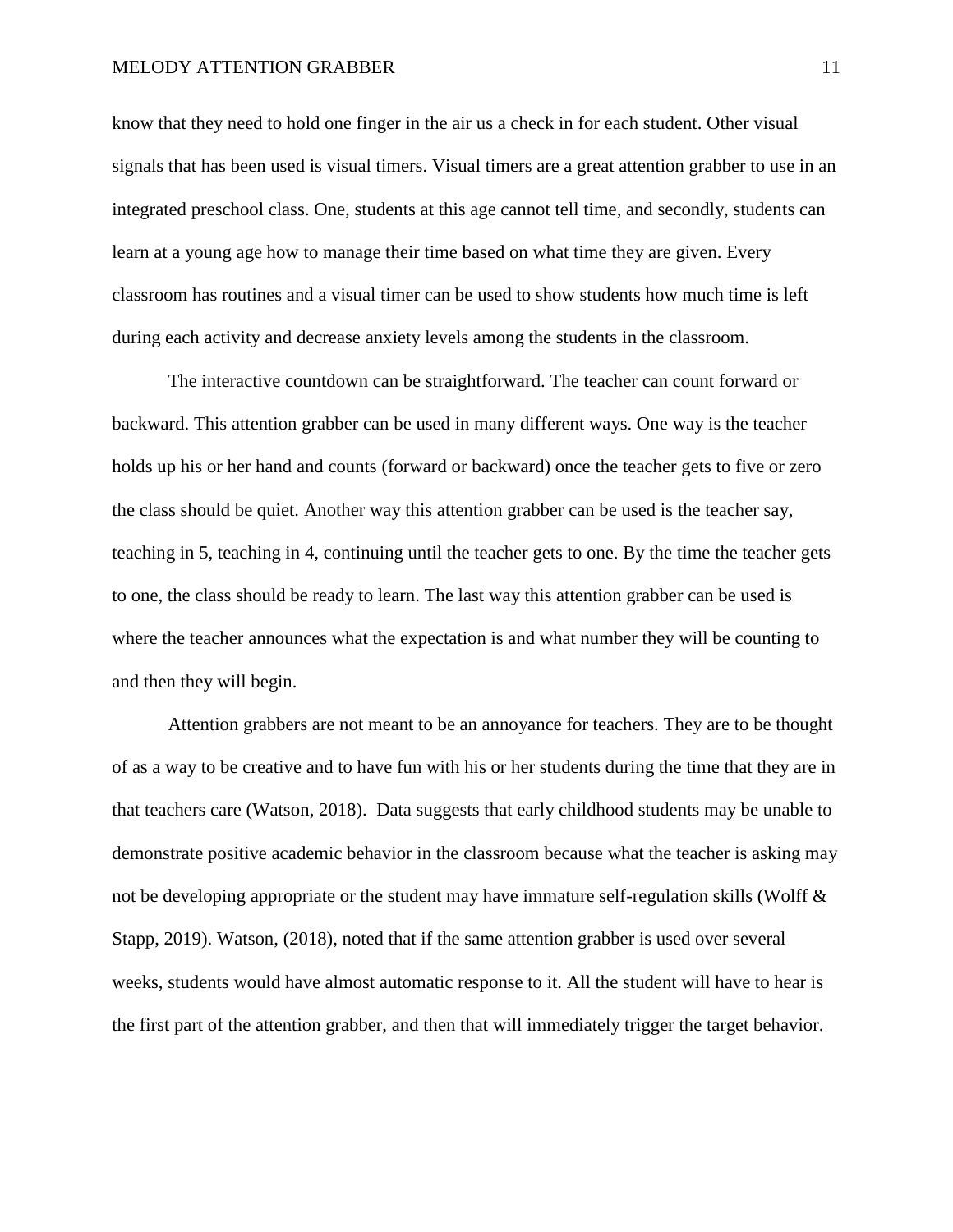*Attention grabber expectations.* Attention grabbers are intended to be a positive reinforcement strategy. They are most effective if delivered immediately when the appropriate behavior is displayed. By doing this the students can connect the reinforcement to the specific desired response (Coleman, et al., 2013). Positive reinforcement can be found in many different forms. Two of the most important forms is with the use of visuals and in verbal communication (Coleman et al., 2013).

When using attention grabbers, the teacher must first make sure that all classroom rules are stated clearing and gone over on a regular basis. Rules should be stated positively (Coleman et al., 2013). The teacher should communicate with students using "enforceable statement" that communicate how the student will behave rather than telling the student what not to do (Reese, 2007, p. 20). The study completed by Reese (2007), noted that students tend to hear the last part of a direction. This study was conducted in a music classroom with 22 four and five –year-old students. The students in this study showed that when the teacher would stop teaching she would then have to re give the same directions 4 or 5 times within the first few minutes. She then moved to only giving one direction at a time with only what they needed to do and nothing more. She would also have visuals on the white board they could refer to if they did not hear all of the directions. Over the course of the eight-week study she was able to successfully work up to giving three or more directions at a time with visual support without having to repeat a direction. This study goes to show how important it is to give clear and simple directions because that is most likely all that they are going to retain at the time the direction was given.

Not all students learn the same way. When a direction or expectation is verbally given, it needs to also be pair with a visual as well. Rules should be posted in a way that all students can understand. At the preschool level, it is important to use the same picture visuals in all areas,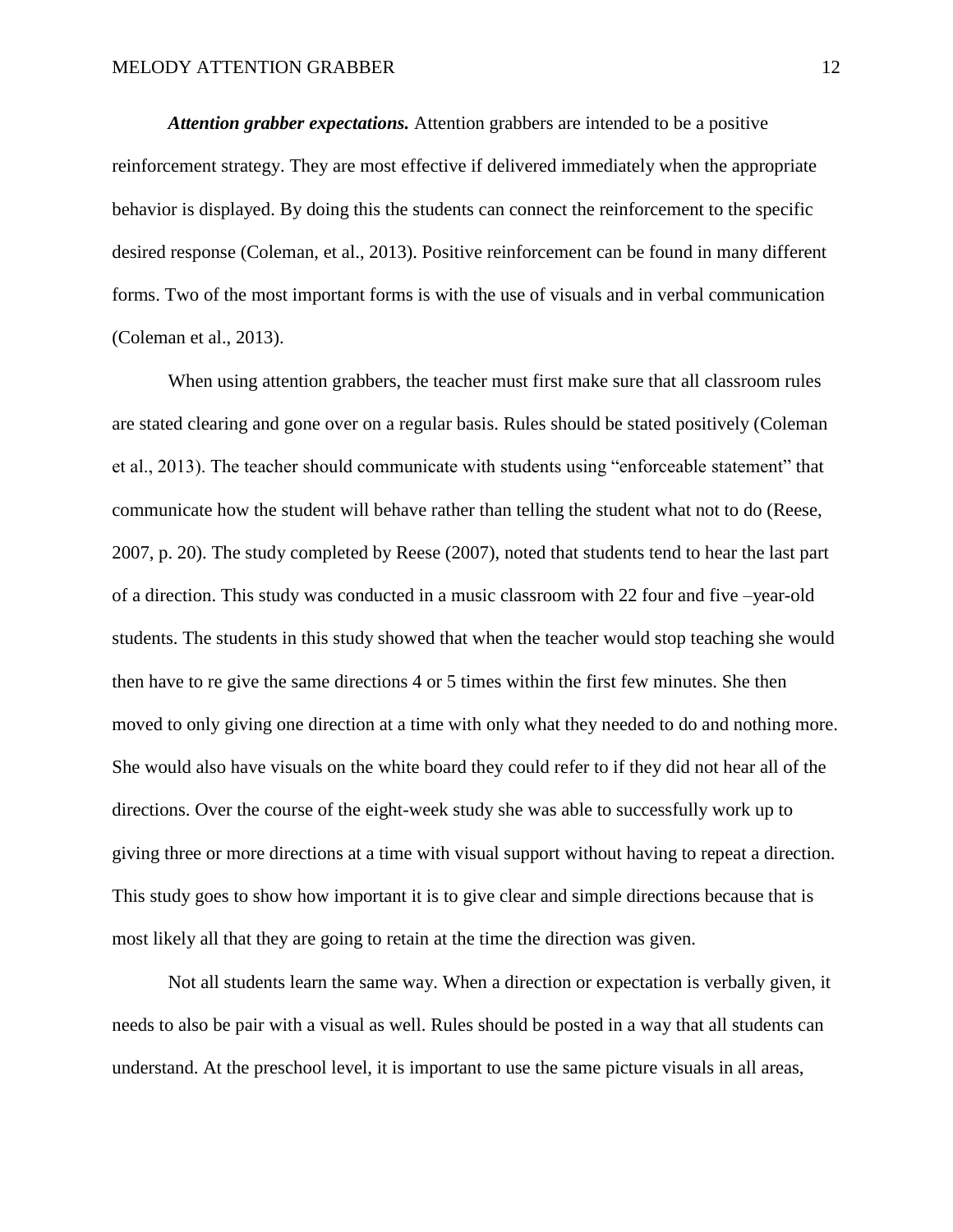most importantly when using the visuals directly. A calm down corner is a space that all classrooms should have, not only in the preschool classroom (Jones, Bailey, & Jacob, 2014). Within the calm down corner, students with have visuals that will help them be successful and to make the appropriate chooses. Calm down corners also remind students of classroom expectations and provides students with a physical tool that can be helpful for the students to achieve success (Jones et al., 2014).

#### **The advantages of attention grabbers.**

Attention grabbers are intended to improve classroom management and inter increaselearning time. Data shows that creating a basic routine in the classroom and procedures contribute to student management and once establish increases learning time. This same study also shows that procedures are the foundation for student expectation. By having a solid foundation, it frees up the teacher to be able to guide his or her students rather than contently feeling like the teacher is always controlling his or her students (Reese, 2017). Reese (2017), the study noted that establishing consistent procedures would take time, that is not something that happens overnight. A classroom no matter what grade level should have a goal that all classroom management tools used should aid in a seamless and natural running classroom to maximums the learning in the classroom.

One of the key components of being able to increase learning time is to make sure that the teacher is using the most out of every second of the time that he or she has with the students in their care. One of these learning times that studies have shown are not used to their full potential is transitions. A study completed by Coleman et al. (2013), stated that "The way in which transitions are scheduled and implemented can have a big impact on student's behaviors during this time" (p. 5). "The number one problem in the classroom is not discipline; it is a lack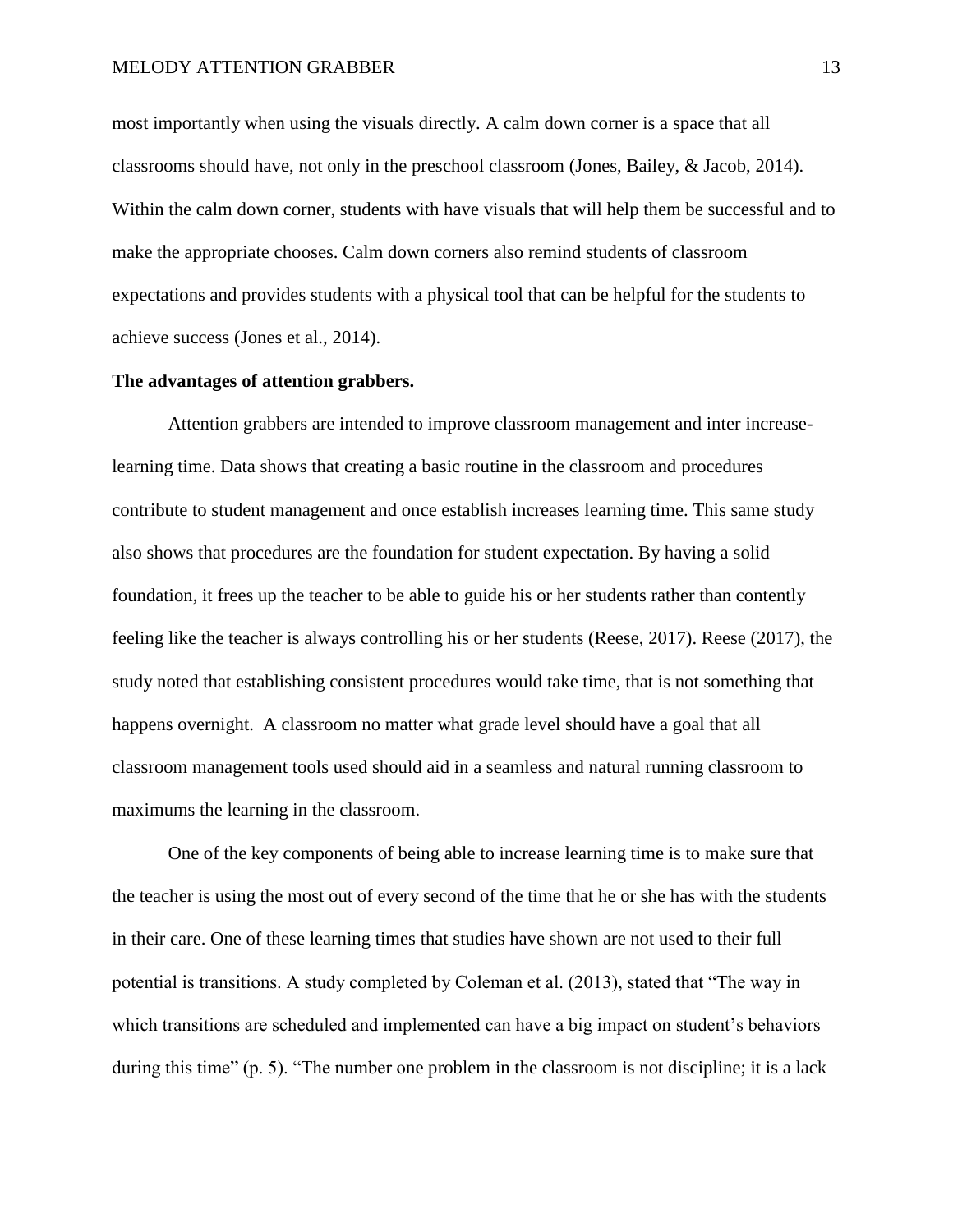of procedures and routines" (Coleman et al., 2013, p. 5). For every transition, the classroom needs to know and understand the attention grabber being used. Therefore, when it comes time to transition, it becomes automatic for each student and the transition can happen quickly and as smoothly as possible. Research shows that at the early childhood level, music provides aid in marking transitions between different lesson activities (Plevin, 2016).

**The disadvantages of attention grabbers.** When attention grabbers are not used appropriately, the social-emotional impact can be huge. Research has shown that students with low emotional skills have a more difficult time making connections with their peers and teachers (Caldrarella, 2012). Educators must have a complete understanding of what his or her students' emotional levels are. Then, those same educators can spend the time needed to teach their students what appropriate emotions look and feel like. In a study conducted by Schonert-Reighl (2017), shows that when teachers poorly manage the social and emotional demands of teaching, students' academic achievement and behavior both suffer. It is important that the teacher choose an attention grabber that best fits his or her students' social-emotional needs first. It is also important to remember that his or her students social-emotional needs can and will change throughout the school year (Caldrarella, 2012).

In a preschool classroom, social-emotional is a key focus. Jones et al., (2017), conducted a study where a classroom started where the teacher spent too much time focusing on discipline and emphasis on rigid rules. This led this teacher to become inflexible and unresponsive to her students' needs. This teacher had the mindset that the same management tools she had been using for many years would work for every class. The outcome of this teacher's classroom management in her classroom gave her students zero opportunities to build and grow their social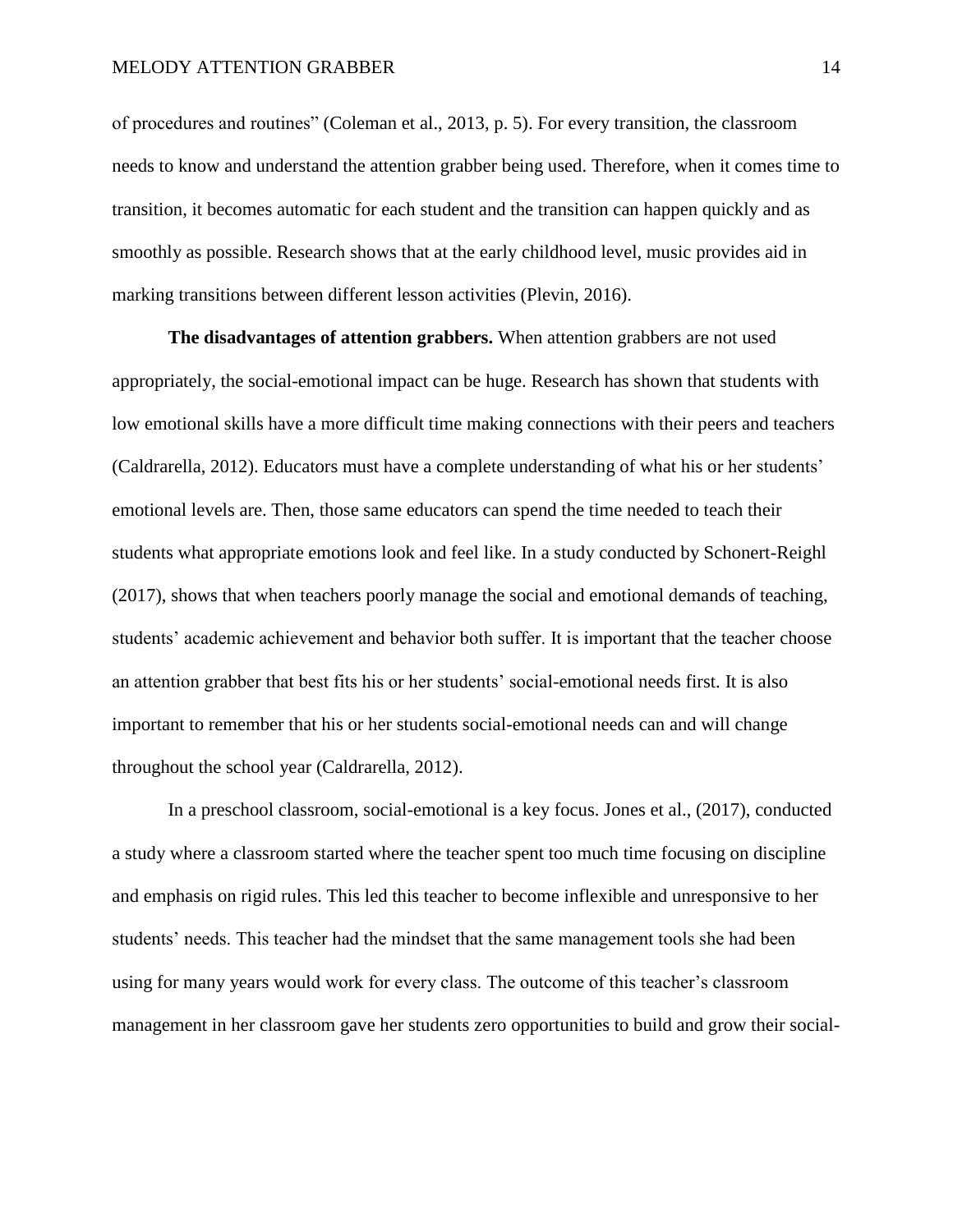emotion skills. It is important for educators to remember that nothing stands still. Educators must grow and learn right alongside of the his or her students.

When looking at the different attention grabber it is important to remember that all attention grabbers can be used at all age levels but how they are used is the key in using them. Plevin (2016) noted in his study that the teacher needs to model the expectation for his or her students. If the expectation in the classroom is to treat others the way you want to be treated then, the teacher should not be shouting and ranting at their class trying to get their attention. If the expectation is to use a level one voice then, the teacher should use attention grabbers at that level or lower. Teachers are the model at all times. At the preschool age the classroom expectations or classroom rules need to be clear and consistent at all times. Students at the preschool age are not able to understand why it is okay to yell to fulfill the need of an attention grabber and not okay to yell at a student to get their attention during center time.

**Social-emotional definition.** McClelland and Tominey (2016), define social-emotions as the conscious of thoughts, behaviors, and emotions. Social-emotions is the ability to stop, think, and then act. Social-emotions in the preschool setting develop rapidly and development runs parallel with brain development. Preschool-aged students start to develop the theory of mind or an understanding that they have thoughts and feels and so do the people around them. Students at this age will still have difficulty seeing and understanding others perspectives (McClelland & Tominey, 2016). Research tells us that when teachers understand what is developmentally appropriate for their students they are better able to create and carry out lessons in ways that support social-emotional learning (Schonert-Reichl, 2017).

According to Jones et al. (2014), they define social-emotional skills as c group of things, which include, "focusing, listening attentively, following directions, managing emotions, dealing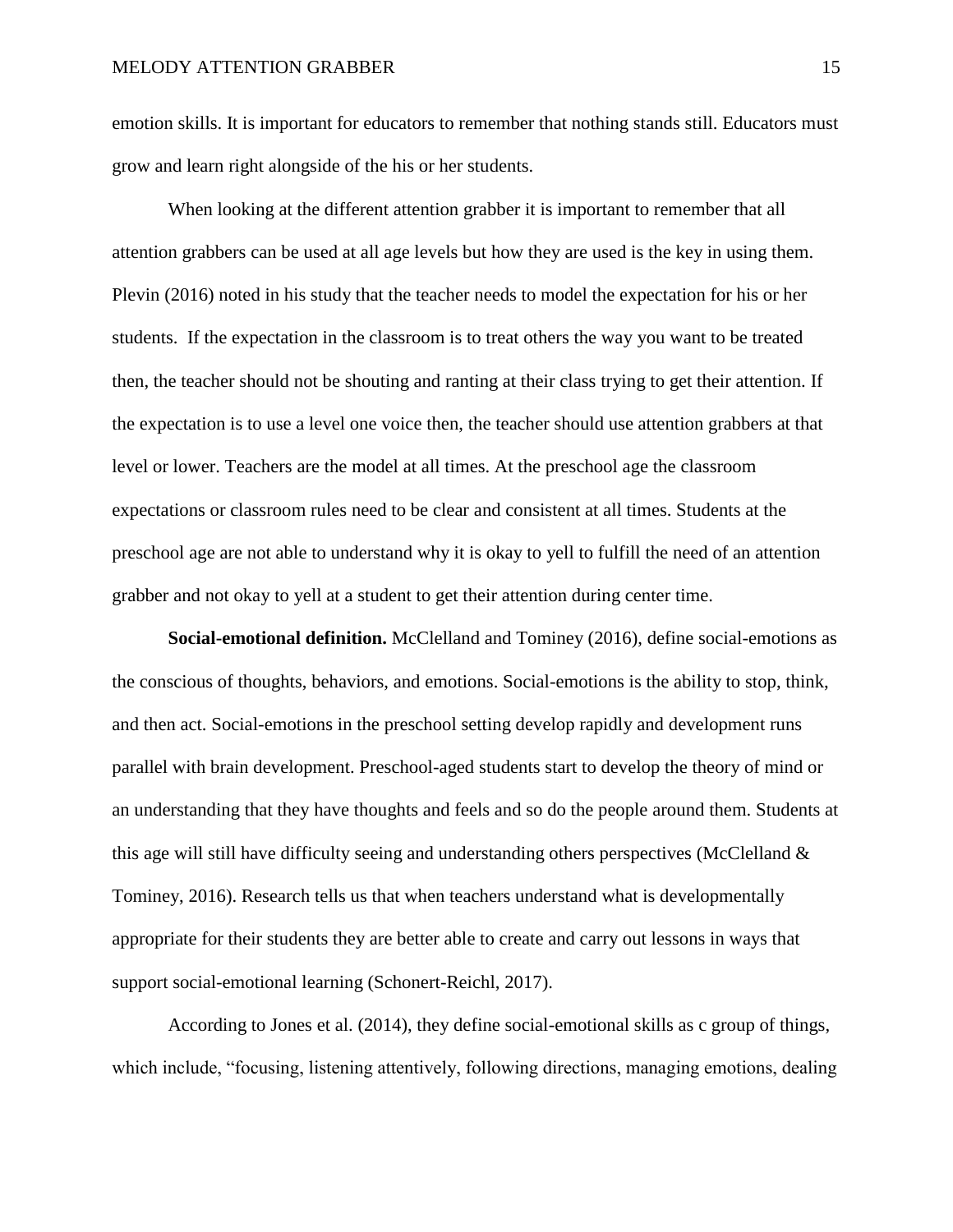with conflicts and working cooperatively with peers" (p. 20). Students that have a comprehensive understanding of these skills can handle the use of any attention grabber that a teacher chooses to uses. The students that still do not understand these set of skills may only be able to handle a specific type of attention grabber. According to these same study students that do struggle with these skills are more likely to be off-task, engage in conflict with peers or adults, and minimize learning time for the class as a whole (Jones et al., 2014). Research also indicates that preschool social-emotional skills are a "strong predictor for later externalizing problems for boys than it was for girls but the language was a stronger predictor of later externalizing problems for girls" (Lonigan, Spiegel, Goodrich, Morris, & Osborne, 2017, p. 1500).

*Attention grabbers impact social-emotional growth and how to use them effectively in a preschool classroom.* Attention grabbers are one of the many classroom management tools. Classroom management and social-emotional skills go hand-in-hand. When looking at one, an educator needs to look at both. According to a study conducted by Jones et al., (2014), Socialemotional skills are the foundation of all classroom management tools. Early social-emotional understanding, attentional skills, and the ability to solve problems are developed in or before preschool. Research indicates that certain social-emotional skills emerge earlier than others do and laying the foundation for more complex skills is critical (Jones et al., 2014). Emotional and behavioral problems can occur frequently within a preschool classroom for many reasons, one being the classroom management tool that the teacher is using. If a student does not have the ability to communicate his or her needs or fully understanding what he or she is feeling then, they might not be able to do what you are asking them to do. Data has shown that with the implementation of a social emotional learning (SEL) program significant improvements in the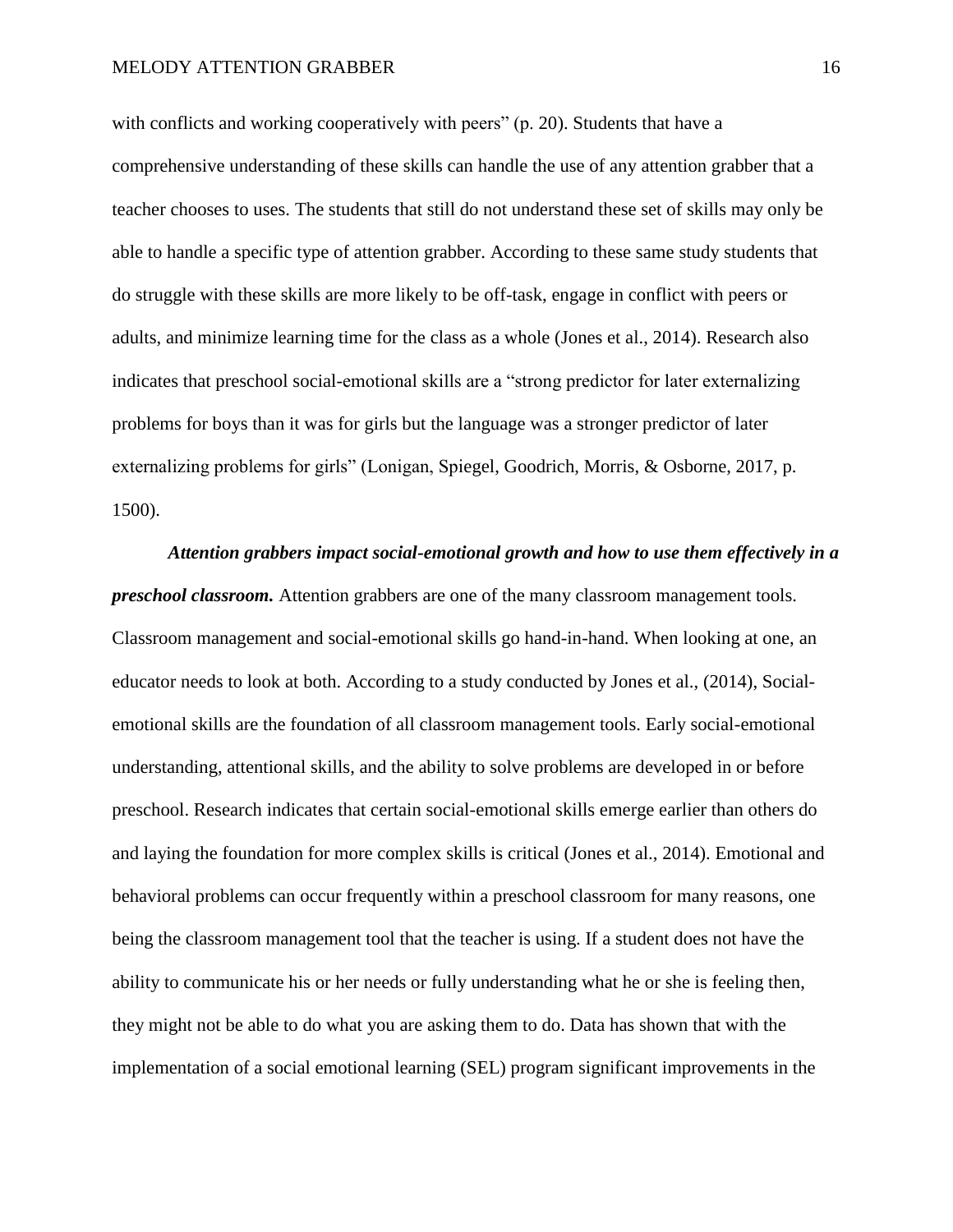school's environment, student learning, and academic performance and also decrease negative behaviors (Caldrarella, 2012).

In order for any student to learn and use social-emotional skills correctly, they need to be taught how to use those skills and what those skills look like. The ideal setting for this learning to take place is in a safe and calm learning environment. If a teacher is constantly yelling out commands or turning the lights off, it sends mixed signals to a student at the preschool age. Research conducted by Schonert-Reichl (2017), shows when there are positive student-teacher relationships it not only creates a calmer, safe, and warm learning environment but is also promotes both academic and positive behaviors. In order for this to happen teachers need to explicitly teach social-emotional skills in the classroom every day.

#### **The Calm learning environment in a preschool classroom.**

"A preschool teacher is responsible for providing a safe, calm and developmentally appropriate learning environment" (Fisher & Seroussi, 2018, p. 431). Data shows that warm teacher-student relationship supports deep learning and positive social and emotional development among students at the preschool age (Schonert-Reichl, 2017). Research also shows that in a preschool setting that two things need to be the emphasis and they are warmth and autonomy. Classrooms, where both of these things are present, have the best foundation for effective classroom management tools (Jones, et al., 2014). Preschools students are more likely to be considerate, tangible, and dependable when classroom management tools are delivered in a calm and supportive way.

Preschool students are naturally full of energy. They are like little sponges, wanting to soak up everything (Foley, 2016). One thing that is used every day in a preschool classroom is music. Music is embraced and integrated throughout a student's day. Teachers are able to use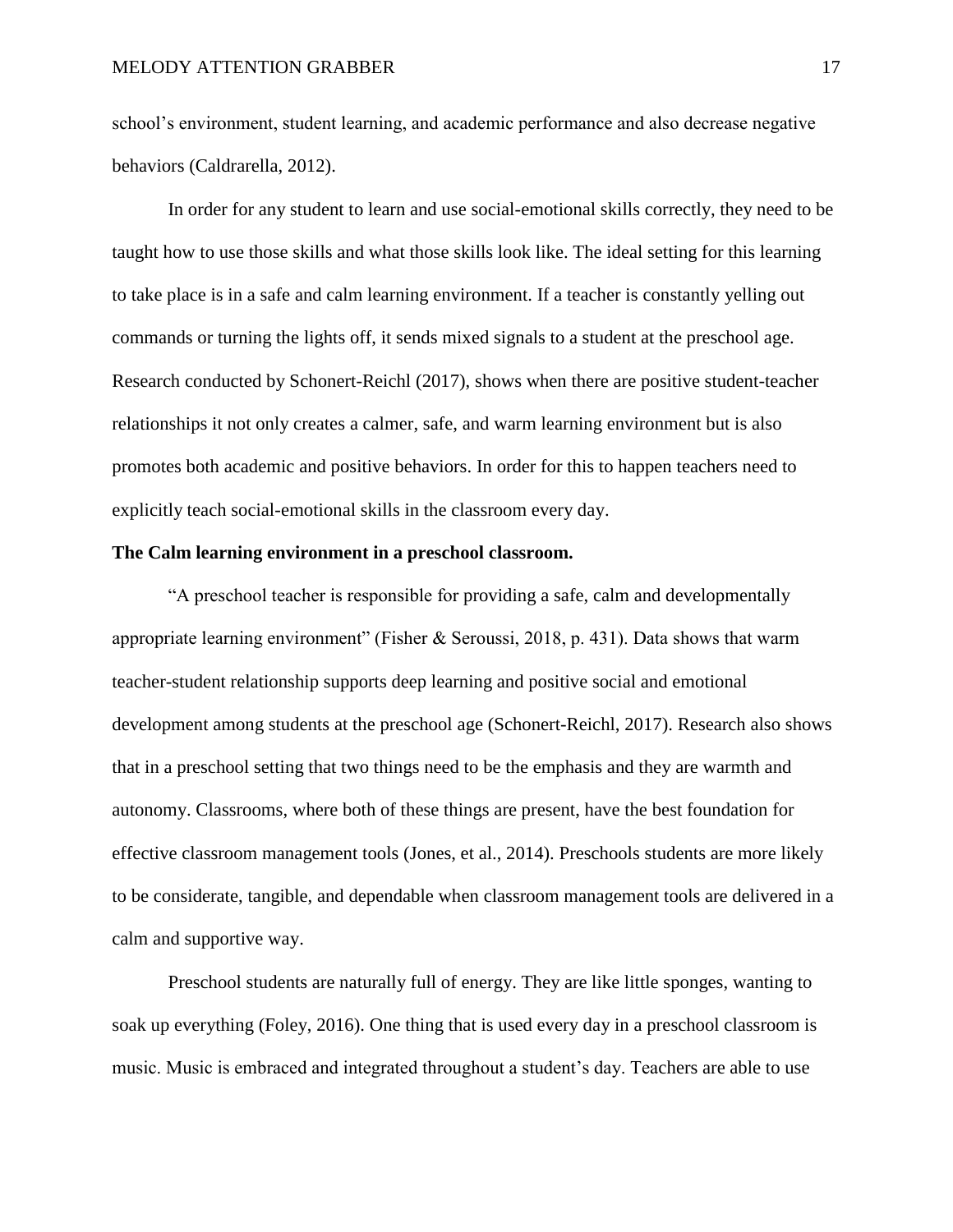music for both academic and as a classroom management tool. Cerniglia (2013) notes when a teacher integrates music into a preschool classroom he or she must be clear about learning objectives and what the students are learning so they are able to explore musically as an additional outcome. Additionally, Foley (2006) noted that the benefits of music and motion are numerous. When music is introduced to students at a young age, they are able to see the wonderful world through music makes the world feel like a less scary place and it helps students better equipped to fully enjoy this world.

#### **Methods**

#### <span id="page-18-1"></span><span id="page-18-0"></span>**Participants**

An action research study was completed in an inclusive preschool classroom located in a rural school district in Iowa. The research was completed in a preschool through second grade elementary building. This building has seventy-eight percent of its overall population qualify for free and reduced lunch. The preschool program meets Monday through Friday for two and a half hours during the school year. The participants are ranging from the age of four to five years old. This action research study has fifteen participants. Within this classroom one-half of the students have an IEP. Out of this same group of students, one-fourth of these students have a Behavior Intervention Plan (BIP). There are four students that are identified with IEP's that have academic goals focusing on Math and Reading. Out of this same group of students, three of them have IEP goals focusing on adaptive behavior and communication goals focusing on speech and language. Out of the seven students on IEP's three of those students have academic goals in reading and math, adaptive behaviors goals, communication goals, and BIP's. Within the classroom, there are four classroom para educators and one certified general education teacher that is also certified as both general education teacher and special education teacher. The IEP students within this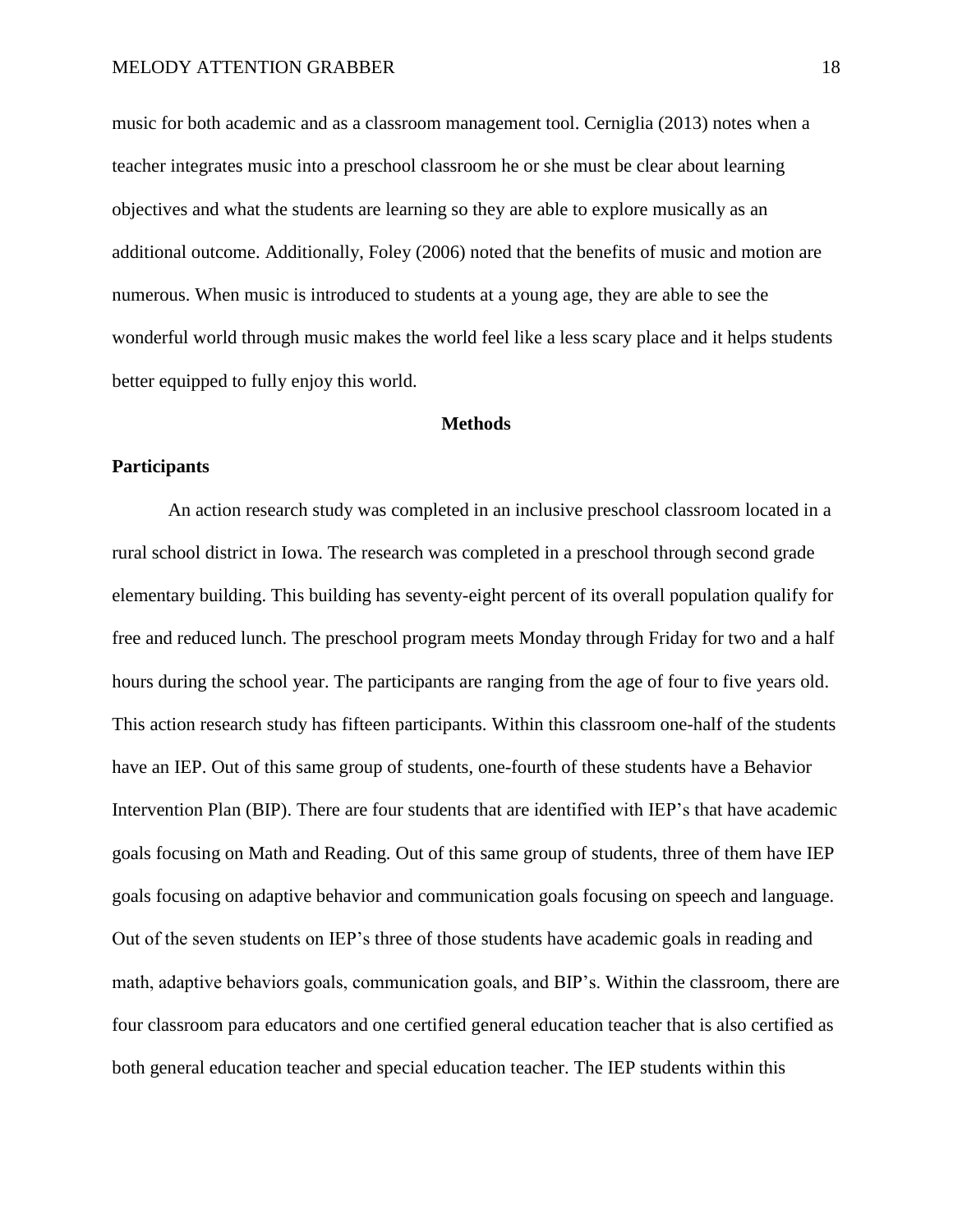classroom receive all of their specially designed instructional minutes within the classroom with their peers unless they need intents instruction with a speech pathologist. A certified speech pathologist does come into the classroom on a daily to assist those with communication goals during small and large group instruction times. The speech pathologist also teaches a whole group lesson once a week to all students. Students that need extra behavior support are able to come and go throughout the school day as need to accommodate for their behaviors.

## <span id="page-19-0"></span>**Data Collection**

The researcher conducted a study to determine what attention grabber would create a clam preschool learning environment. Four different attention grabbers were used during the seven different transitions throughout a four-week period. Data was collected on four different attention grabbers. Data was collected on each attention grabber for a total of seven times a day for five school days each. The four different attention grabbers that data was collected on were call-and-response. For example, teacher says class, students respond yes, yes), melody (melody played from a wireless doorbell), visual signal (turning lights off and on), and interactive countdown (verbally count to five). Only one attention grabber was used at a time. Data was collect on how long it took the whole classroom to become calm (completely quiet and looking at the teacher.) Data was collected during transition times only. Each of the seven-different transition happened at the same time each day. The same paraprofessional recorded data, as the classroom teacher used the attention grabber. Data was recorded using a tally chart to track the number of seconds it took the classroom to become quiet and looking at the teacher in Appendix A.

At the end of each day, the paraprofessional shared the tally chart with the classroom teacher. The classroom teacher then transferred the data into an excel document where all daily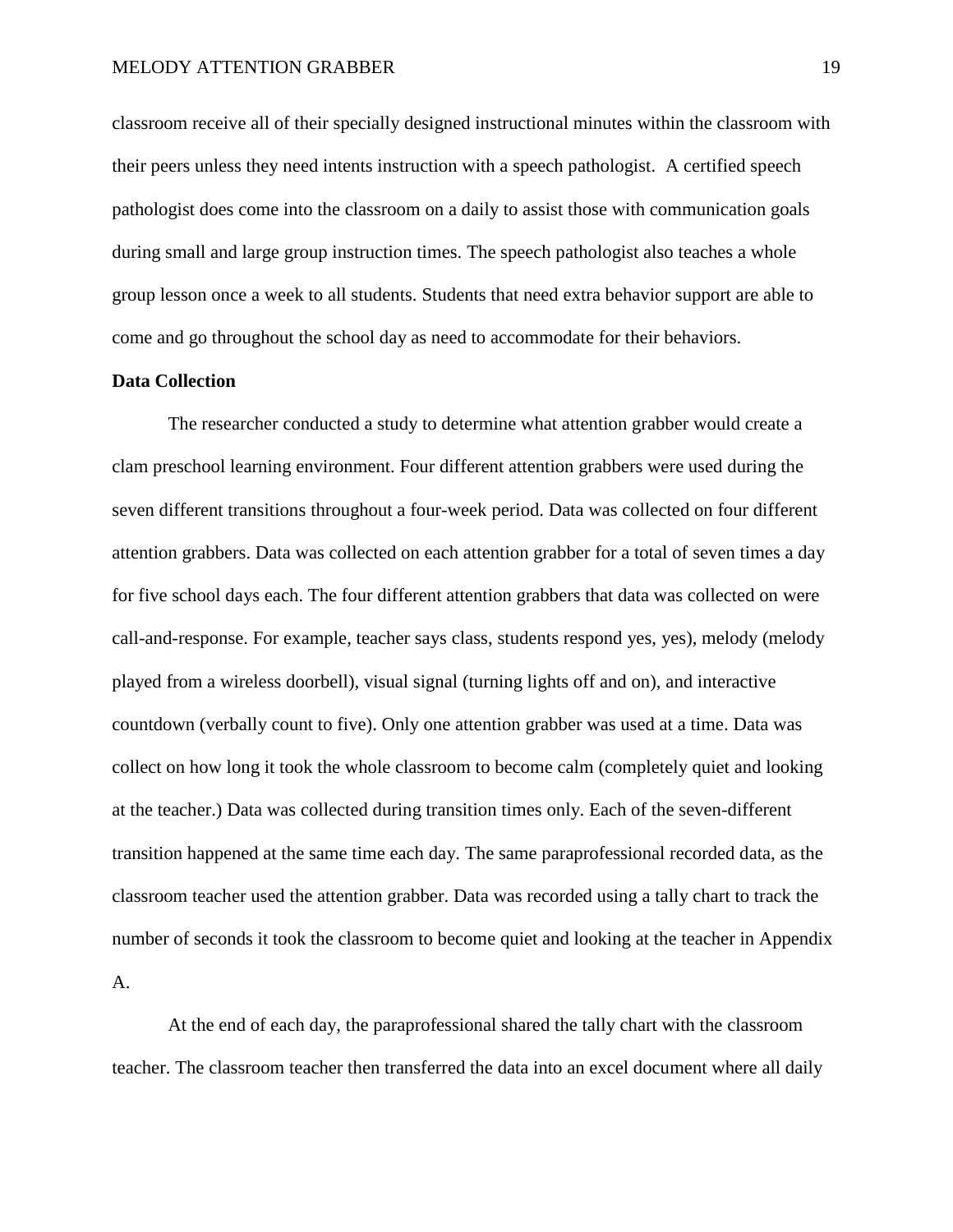data will be record throughout the study and later the data collected on this document will be developed into tables and figures to show the finding of this study. Students were taught how to appropriately use each attention grabber before it was implemented to large group where data was collected. In addition to the attention grabber being used, the teacher modeled the attention grabber and then gave student the opportunities to practice the attention grabber before data was collect on each attention grabber.

Prior to the implementation of each attention grabber, baseline data was collected on the current attention grabber being used in the researcher's classroom, which was yelling to get everyone's attention. The base line data was collected during the seven transition times for ten days out of two five-day school weeks. The researcher has the same Para educator collect the baseline data during transition times using the same tally chart shown in Appendix A. The baseline data will then be used to compare to the data that was collected during this study. The researcher analyzed the data to determine if a melody attention grabber created a calmer learning environment in the preschool classroom then the uses of other attention grabbers. During the period where baseline data was collected no new attention grabbers were introduce to the classroom.

#### **Findings**

#### <span id="page-20-1"></span><span id="page-20-0"></span>**Data Analysis**

Prior to the implementation of opportunities for the different attention grabbers the researcher collected baseline data to determine the total number of minutes it took for the researcher to get the classroom's attention at the end of the seven different transition times throughout the class period. The table below displays the results before different attention grabbers where introduced to the classroom.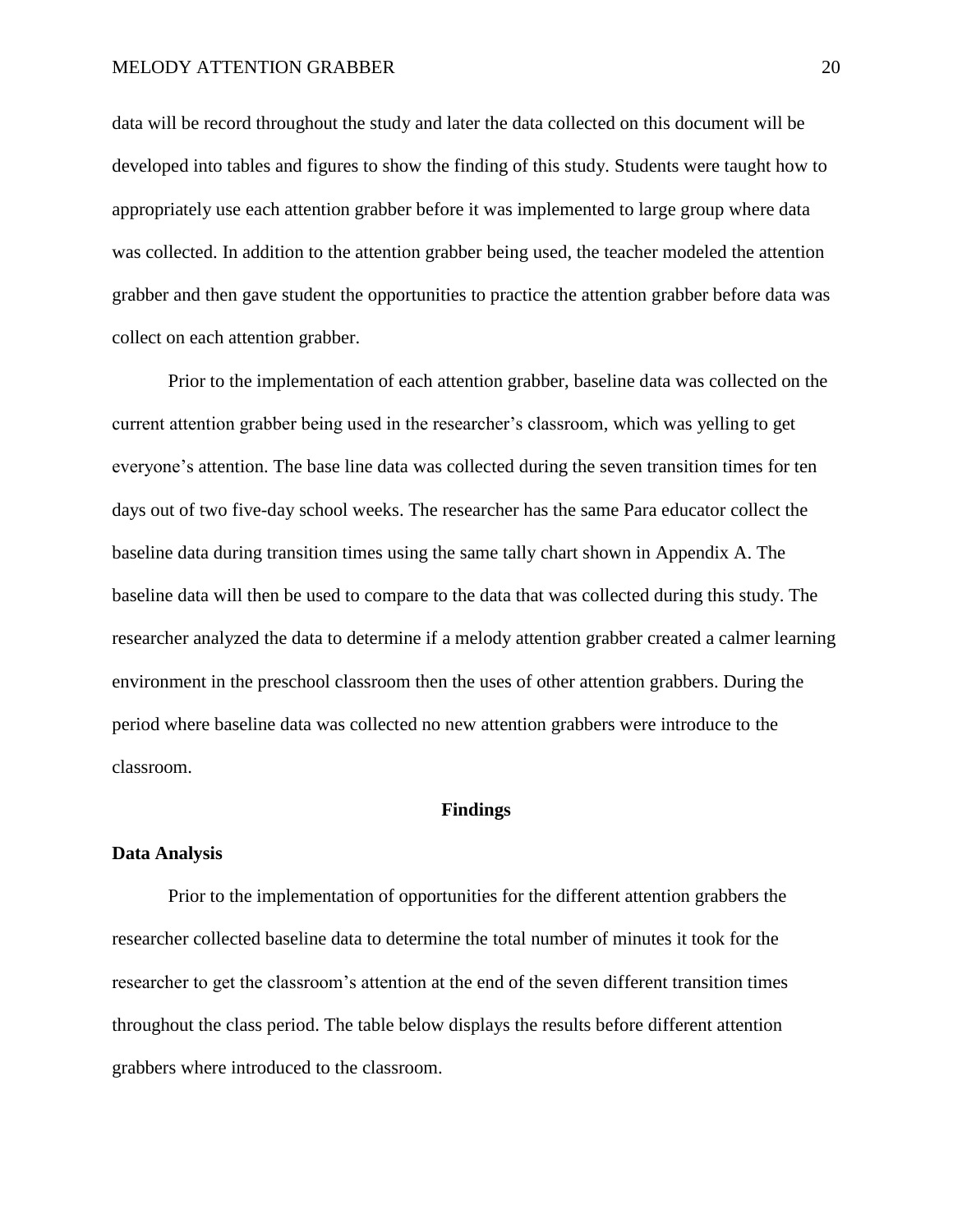# Table 1

| Week   | Day            | Average calm time |
|--------|----------------|-------------------|
| Week 1 | $\mathbf{1}$   | 39 seconds        |
|        | $\overline{2}$ | 54 seconds        |
|        | $\mathfrak{Z}$ | 86 seconds        |
|        | $\overline{4}$ | 34 seconds        |
|        | 5              | 36 seconds        |
| Week 2 | $\mathbf{1}$   | 99 seconds        |
|        | $\mathbf{2}$   | 63 seconds        |
|        | 3              | 26 seconds        |
|        | $\overline{4}$ | 46 seconds        |
|        | 5              | 83 seconds        |

*Baseline Data Prior to Implementation of Different Attention Grabbers*

In Table 1 the researcher added up the tallies and averaged the minutes, it took the classroom to calm down for each week. In week one of the baseline data collection showed that on average, it took six minutes and twenty-two seconds to get the classroom to calm down. In week two of the baseline data collected was a little higher at seven minutes and forty seconds.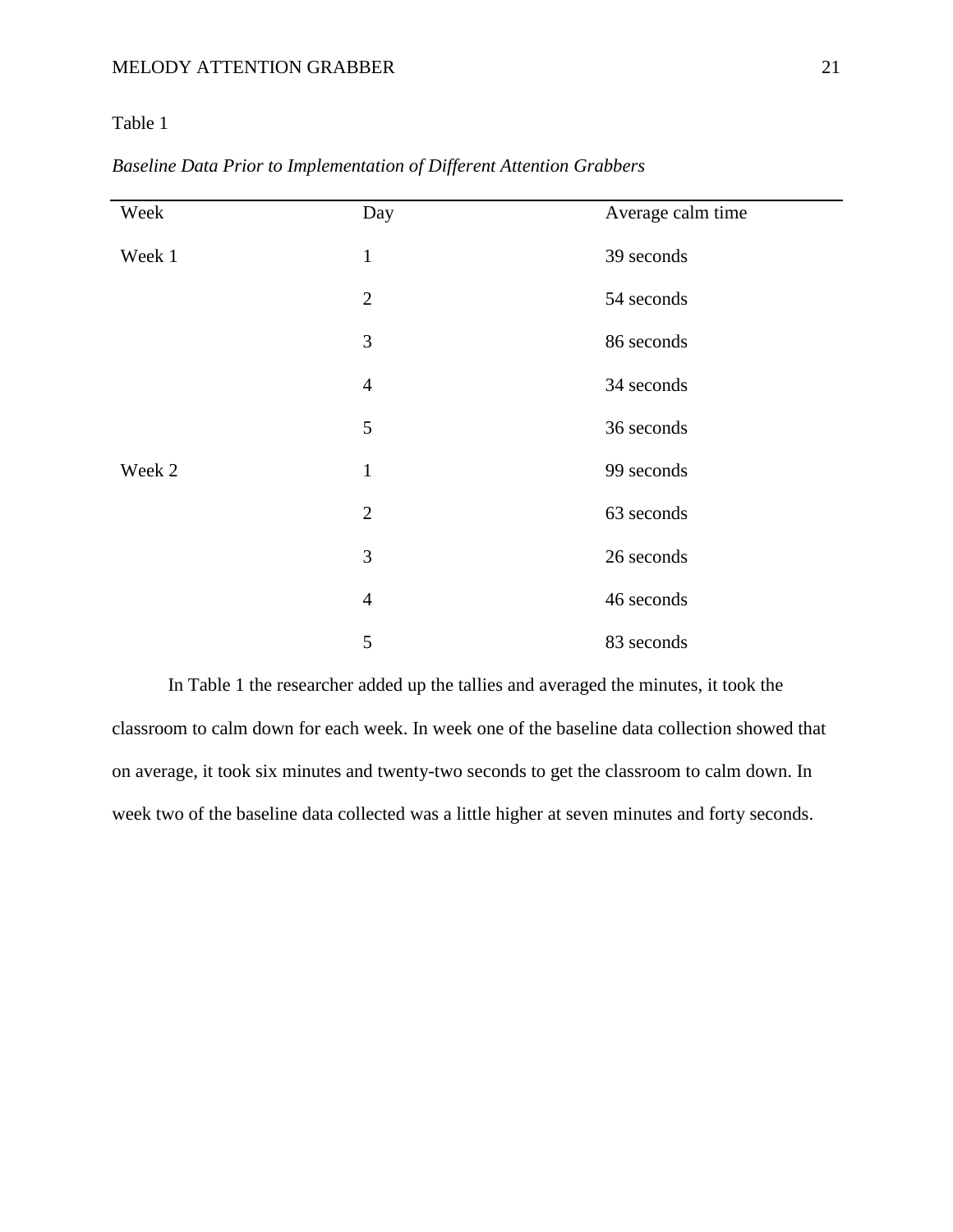

Figure 1. Results of Averages from Week One and Week Two Baseline Data.

Once the two-week baseline data was collected the researcher was then able to start collecting data on the other four different attention grabbers. During the collection of each attention grabber the same method was used to collect and record data by the same paraprofessional for the next eight weeks. At the end of a ten-day collection period the researcher was able to reflect on the data.

## Table 2

*Implementation of Different Attention Grabbers*

| Attention grabber | Day | Time it took to calm class |
|-------------------|-----|----------------------------|
| Call-and-response |     | 78 seconds                 |
|                   | 2   | 95 seconds                 |
|                   | 3   | 91 seconds                 |
|                   | 4   | 84 seconds                 |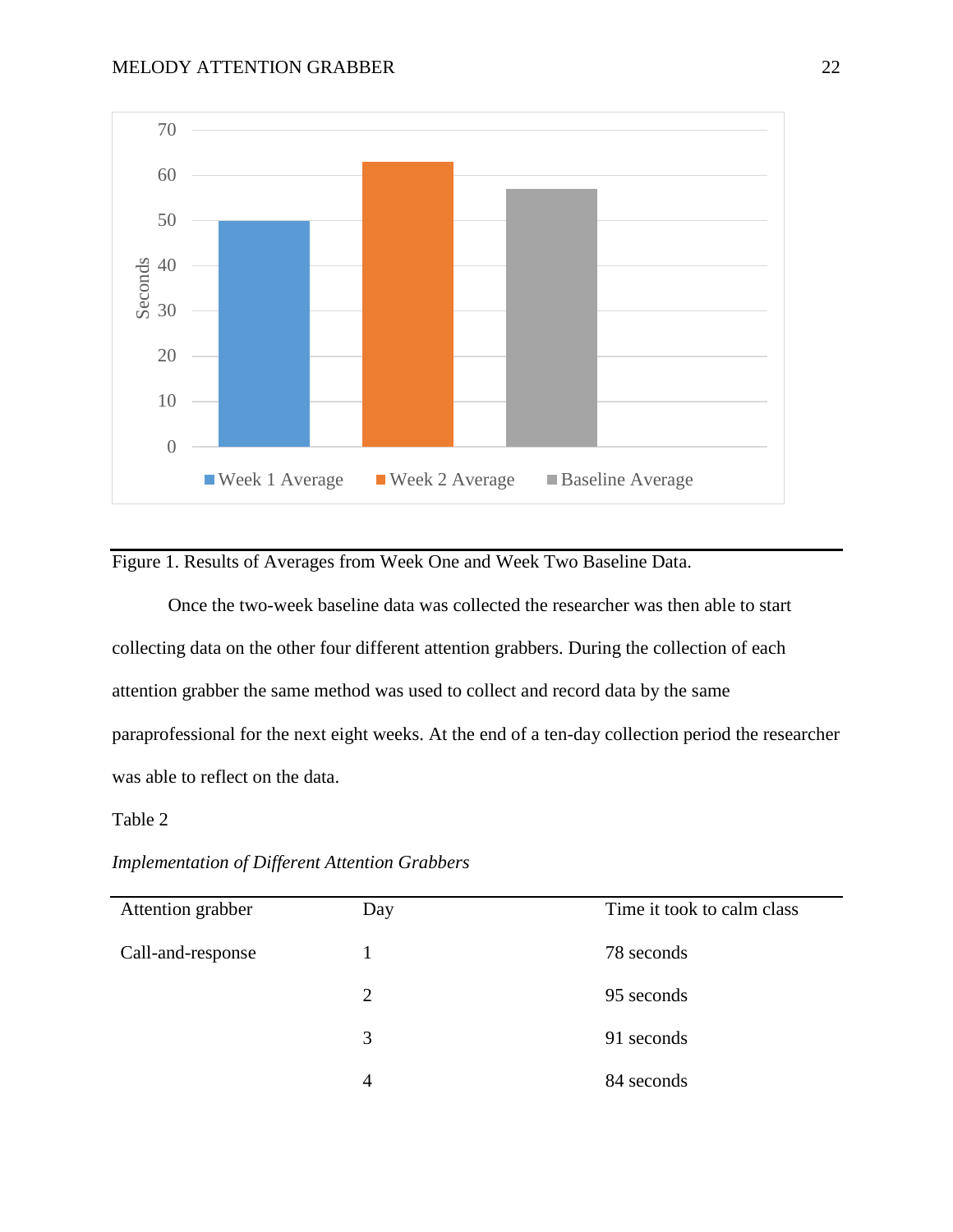|               | 5                | 94 seconds |
|---------------|------------------|------------|
|               | 6                | 86 seconds |
|               | $\tau$           | 69 seconds |
|               | 8                | 80 seconds |
|               | 9                | 61 seconds |
|               | 10               | 61 seconds |
| Melody        | $\mathbf{1}$     | 43 seconds |
|               | $\mathbf{2}$     | 49 seconds |
|               | 3                | 47 seconds |
|               | $\overline{4}$   | 27 seconds |
|               | 5                | 34 seconds |
|               | 6                | 22 seconds |
|               | $\tau$           | 26 seconds |
|               | $8\,$            | 14 seconds |
|               | 9                | 11 seconds |
|               | 10               | 22 seconds |
| Visual signal | $\mathbf{1}$     | 50 seconds |
|               | $\boldsymbol{2}$ | 55 seconds |
|               | $\mathfrak{Z}$   | 54 seconds |
|               | $\overline{4}$   | 43 second  |
|               | $\mathfrak{S}$   | 47 seconds |
|               | 6                | 56 seconds |
|               | $\boldsymbol{7}$ | 35 seconds |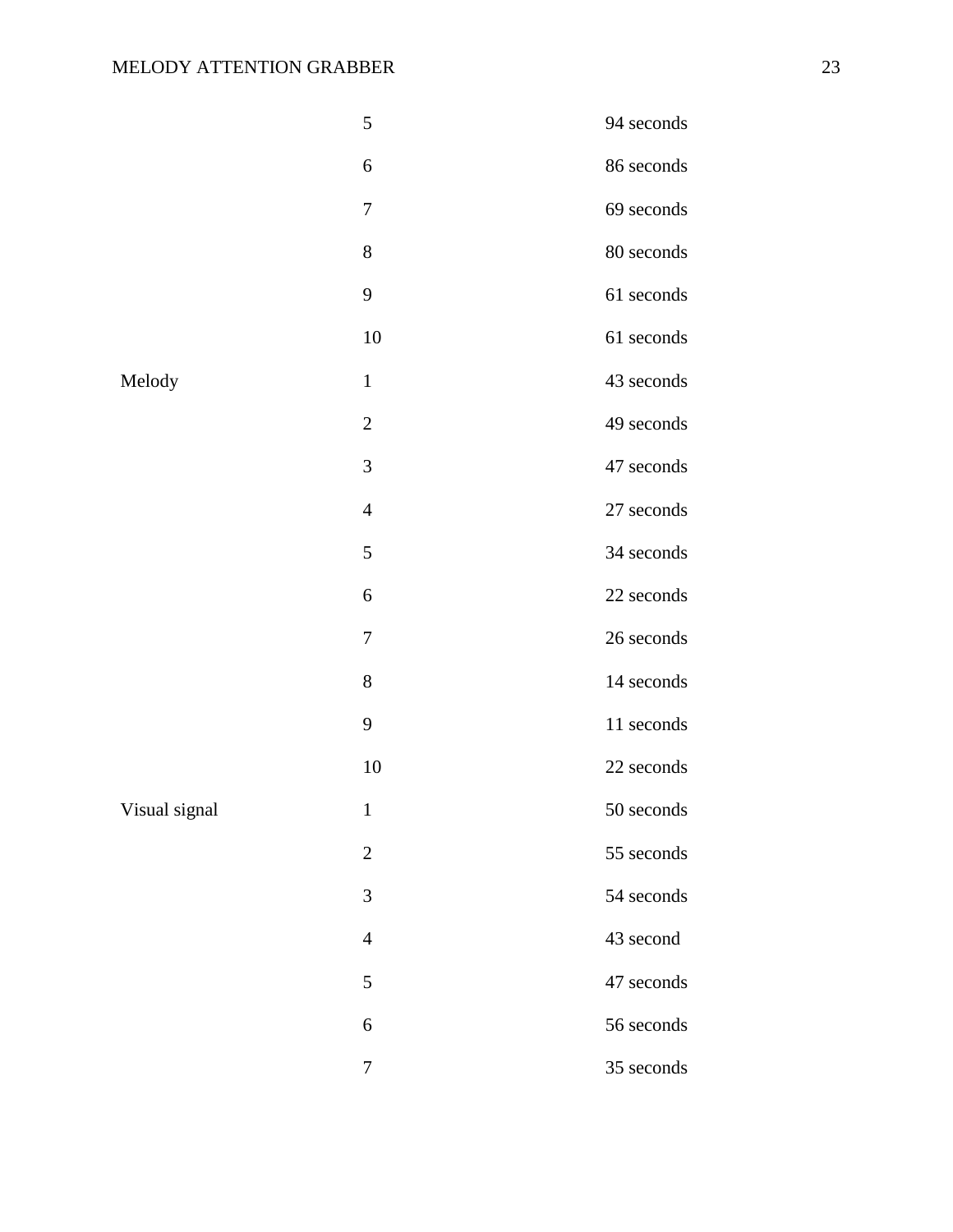|                       | 8              | 43 seconds |
|-----------------------|----------------|------------|
|                       | 9              | 47 seconds |
|                       | 10             | 43 seconds |
| Interactive countdown | $\mathbf{1}$   | 77 seconds |
|                       | $\overline{2}$ | 78 seconds |
|                       | 3              | 70 seconds |
|                       | $\overline{4}$ | 73 seconds |
|                       | 5              | 77 seconds |
|                       | 6              | 75 seconds |
|                       | 7              | 61 seconds |
|                       | 8              | 63 seconds |
|                       | 9              | 69 seconds |
|                       | 10             | 52 second  |

The first attention grabber implemented was call-and-response. The average time for students to calm was eighty seconds. The second attention grabber implemented was melody. The average time for students to calm was thirty seconds. The third attention grabber implemented was visual signals. The average time for students to calm was forty-seven seconds. The final attention grabber implemented was interactive countdown. The average time for students to calm was seventy seconds. At the beginning of each new attention grabber there was an increase in the amount of time it took students to calm down. Figure 2 shown below, displays the results during the eight-week period of the implementation of different attention grabbers.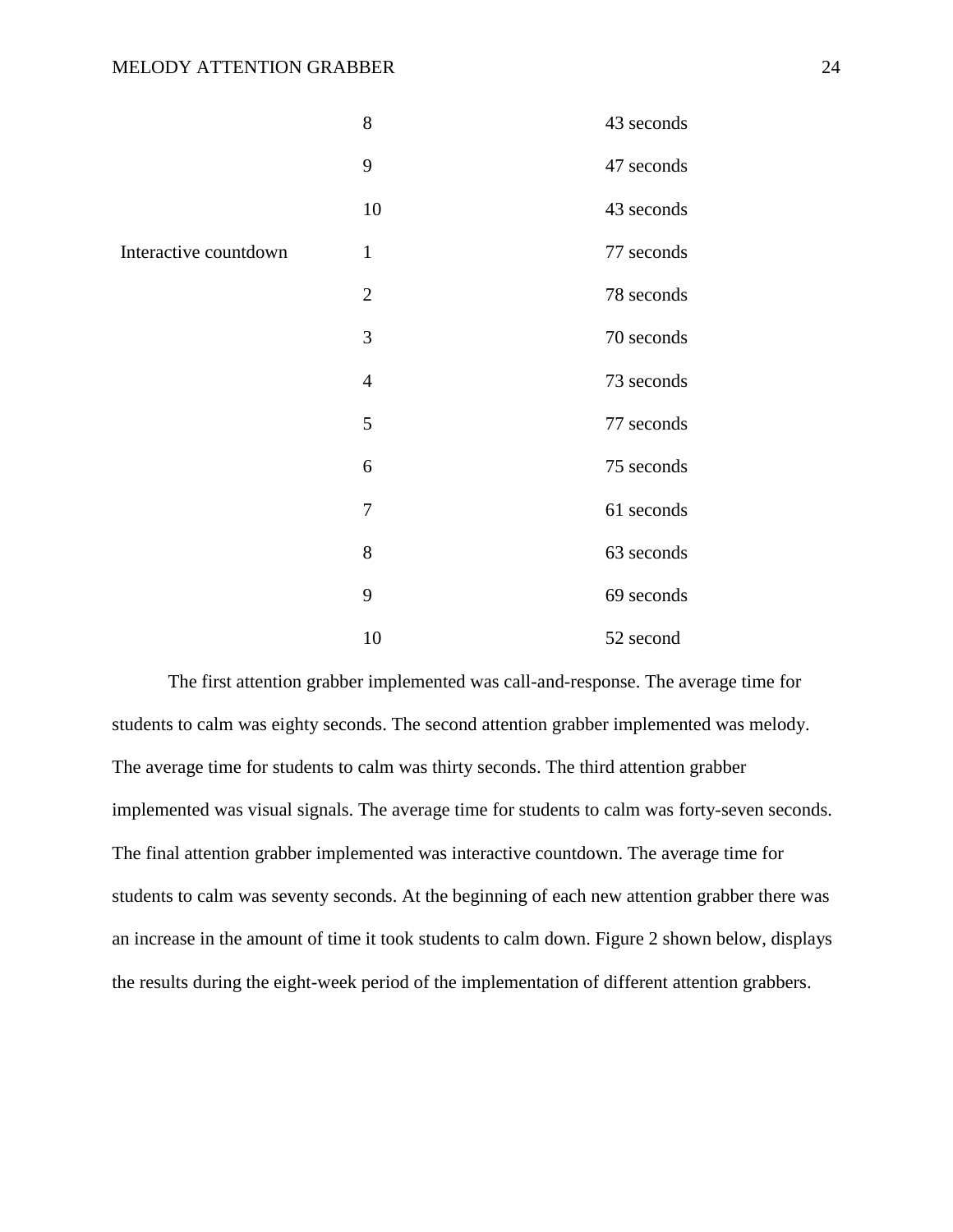

<span id="page-25-0"></span>Figure 2. Results from the Implementation of Different Attention Grabbers.

#### **Discussion**

# **Summary of Major Findings**

The results from the data indicate that the use of a melody attention grabber created a calmer learning environment over the use of other attention grabbers. Looking at the data in Figure 2 above, the melody attention grabber had a daily average of thirty seconds. The next attention grabber was the use of a visual signal that had a daily average of forty-seven seconds. Interactive countdown and call-and-responds attention grabber had higher daily average calm down times at seventy and eighty seconds. When comparing the baseline data to the data collected during this study it has shown that most attention grabbers but not all attention grabbers were able to calm a preschool classroom quicker than yelling a direction. This study did show that yelling directions and using a call-and-response attention grabber had similar results. The data also shows that attention grabbers that use other senses such has visual and auditory had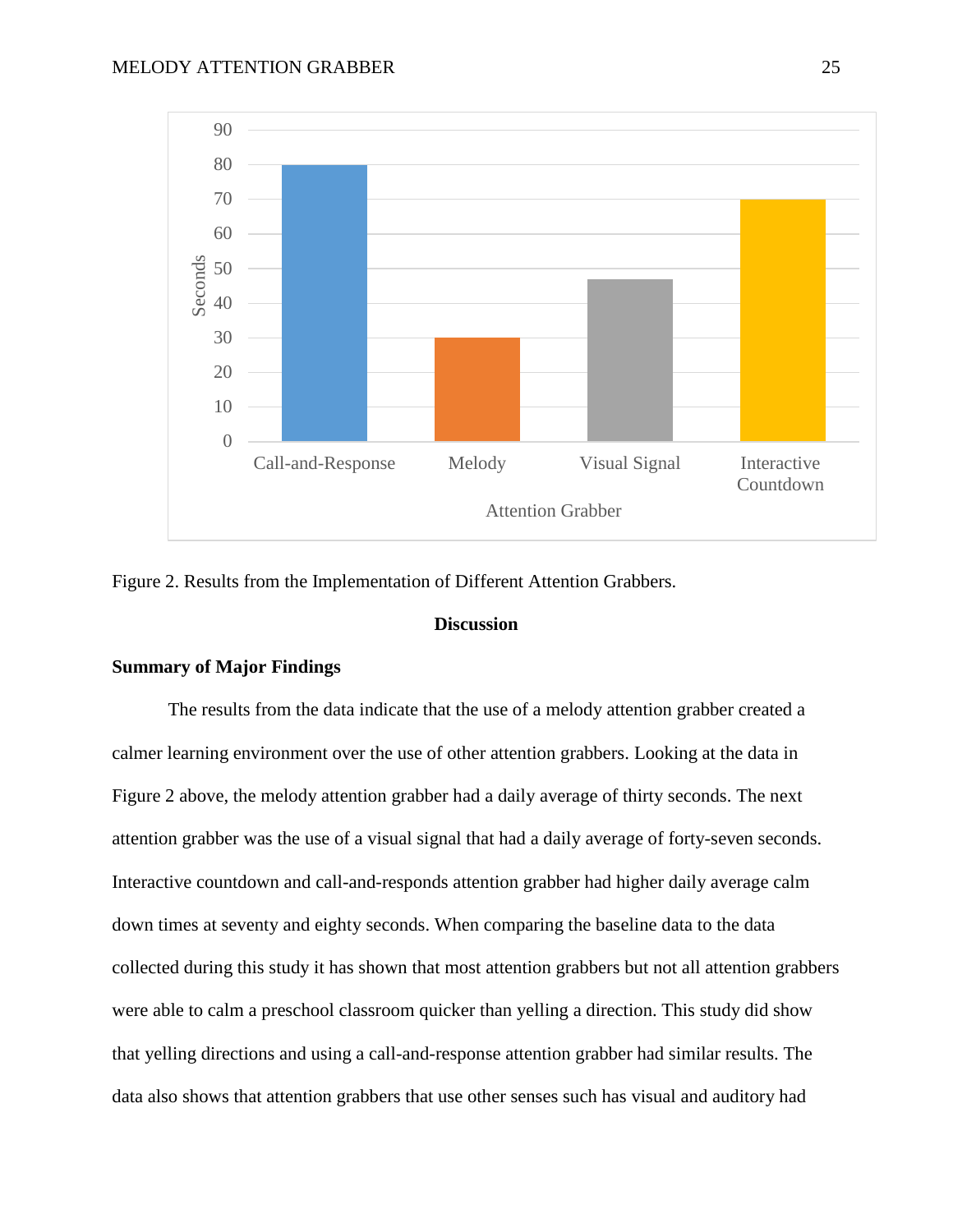quicker calm down data then the use of attention grabbers that used verbal only. The researcher felt that each attention grabber did what it was intended to do, which was to get the students to calm down. The researcher does indicate that the participates in this study responded to the melody attention grabber quicker than other attention grabbers. The researcher believes that students responded quicker to the melody attention grabber because music is already such a large part in their everyday classroom.

#### **Limitations of the Study**

This study was conducted in only one preschool classroom. The data that was collected was based on the fifteen participates in one classroom and how that specific group of preschoolers responded to each attention grabber. If this study was to be conducted again in the future the researcher would suggest opening the study up to the whole preschool population in a school district. This would provide the opportunity for more data to be collected and compared to the different diverse classrooms that can be within one school district. The data would also show if classrooms with large IEP numbers had higher or lower score. It would also show is higher IEP number classrooms preferred a different type of attention grabber over others.

This study compared many different attention grabbers which limited the time to introduce a new attention grabber and to collect data on that attention grabber. Choosing one or two attention grabbers to introduce and collect data would increase the data collection window. By only choosing one or two attention grabbers the researcher would still be able to see which attention grabber calmed the classroom but the data that would be collected would give the researcher more data to look at. By increasing the data window, the researcher will now have time to introduce the new attention grabber before the data collecting would begin. The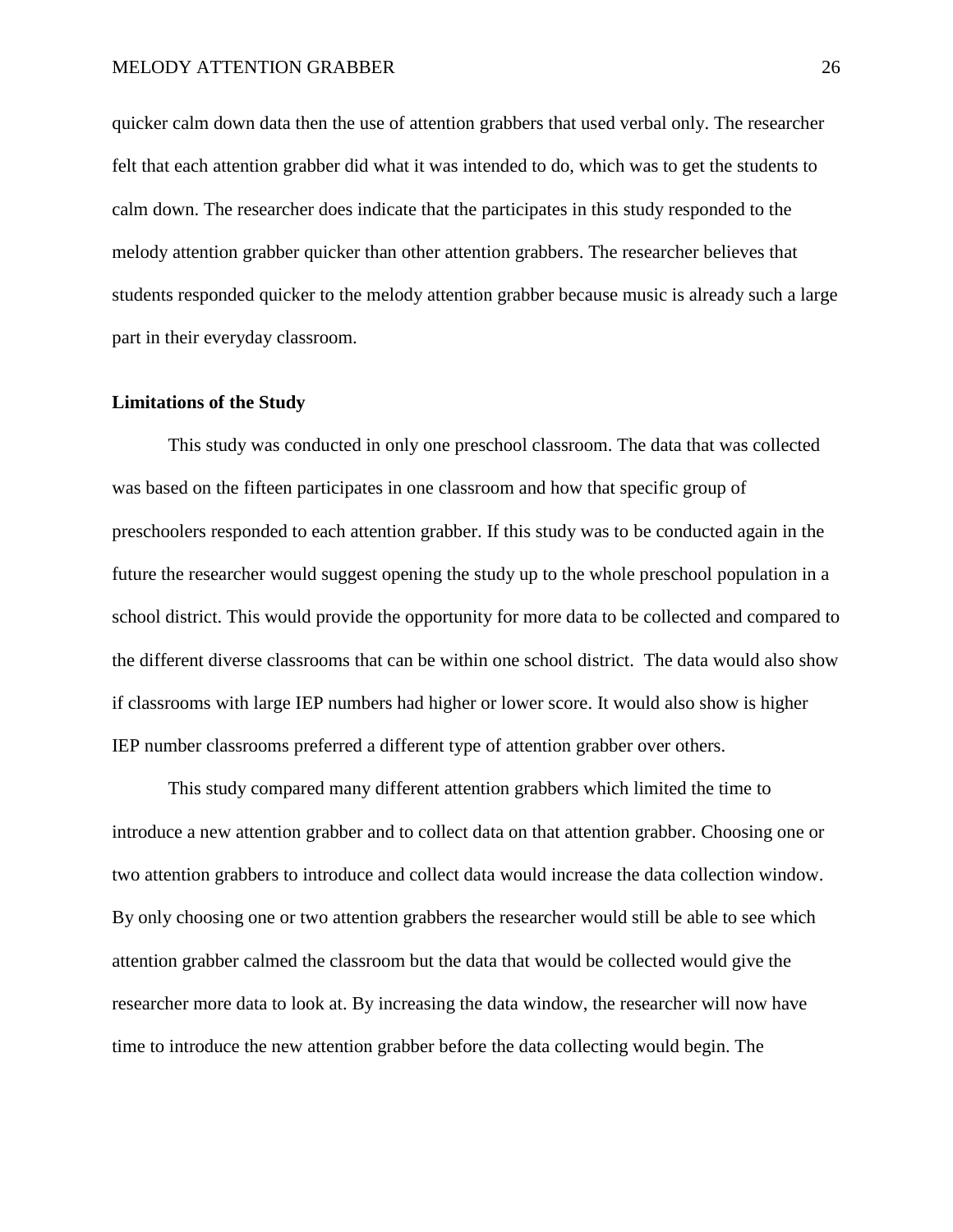researcher can also choose which attention grabber would work best for students based on what is developmentally appropriate.

#### **Further Study**

If this study was to be furthered the researcher could look more into what attention grabber works best for different age groups. Since this study was only conducted with students at the preschool level it would be interesting to collect data on the same attention grabbers and then compare the data between to the two age levels. The researcher could also choose to conduct a study on attention grabbers that would compare different senses at the preschool age. Since not every student learns the same way, it would be interesting to see what sense was more dominate than the others. Study's on attention grabbers should be conducted on large groups of students within the same age group but not just limited to preschool.

#### **Conclusion**

<span id="page-27-0"></span>This study revealed that a melody attention grabber does foster a calmer learning environment over the use of other attention grabbers in a preschool classroom. This study reinforced the researchers question that a melody attention grabber does foster a calmer learning environment over the use of other attention grabbers. Choosing an attention grabber that is developmentally appropriate is vital in fostering a calm learning environment. A melody attention grabber gives clear expectation. When students heard the melody, they knew that they needed to calm down and wait for direction. The melody attention grabber had the quickest calm down average out of the other attention grabbers tested in this study. When looking at all the attention grabbers used in this study they all have one thing in common and that is to get students to calm down. While they all did accomplish the intended task this age group responded the best to the melody attention grabber.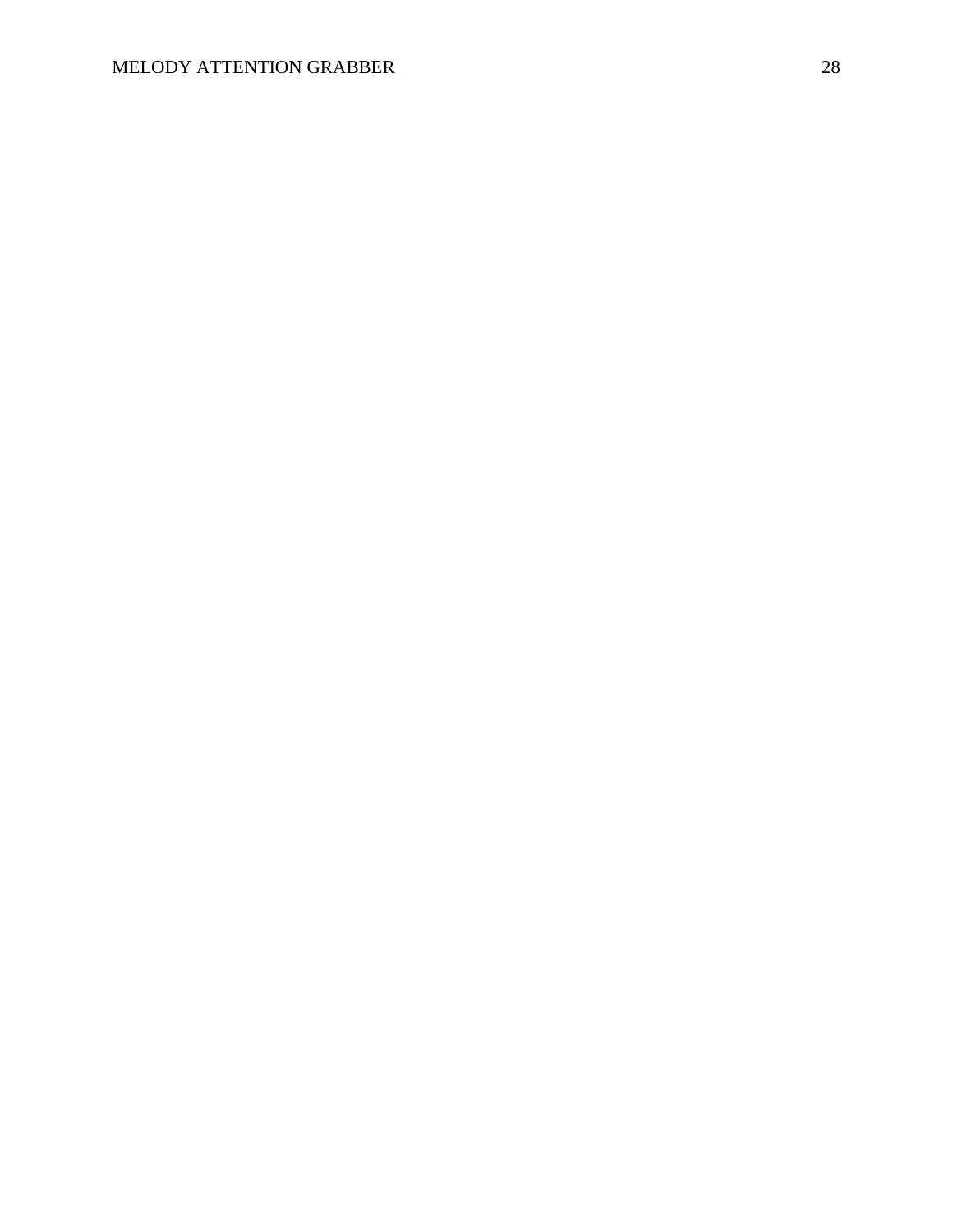#### References

<span id="page-29-0"></span>Byrne, R. (2014). Classroom management tricks. *School Library Journal*, *60*(10), 15.

- Caldrarella, P. (2012). Early childhood educators' perceptions of conscious discipline. *Education*, *132*(3), 589-597.
- Cerniglia, E. (2013, November). Musical play in early childhood classrooms. *Young Children*, 68-73.
- Coelho, V., Cadima, J., Pinto, A., & Guimaraes, C. (2018). Self-regulation, engagement, and developmental functioning in preschool-aged children. *Journal of Early Intervention*, *20*, 1-20.
- Coleman, J., Crosby, M., Irwin, H., Dennis, L., Simpson, C., & Rose, C. (2013). Preventing challenging behaviors in preschool: Effective strategies for classroom teachers. *Young Exceptional Children*, *16*(3), 3. https://doi.org/10.1177/1096250612464641
- Cox, J. (2018). A collection of quit cues, attention getters. Retrieved February 4, 2019, from Teach HUB website: http://www.teachhub.com/collection-quiet-cues-attention-getters
- Denham, S., Bassett, H., Way, E., Kalb, S., Warren-Khot, H., & Zinsser, K. (2014). "How would you feel? What would you do? Development and underpinnings of preschoolers' social information processing. *Journal of Research in Childhood Education*, *28*, 182-202.
- Fisher, Y., & Seroussi, K. (2018, April). Leading an excellent preschool: What is the role of selfefficacy? *Quality Assurance in Education*, *26*(4), 430-445.
- Foley, M. (2006). The music, movement, and learning connection. *Childhood Education*, *82*(3), 175-176.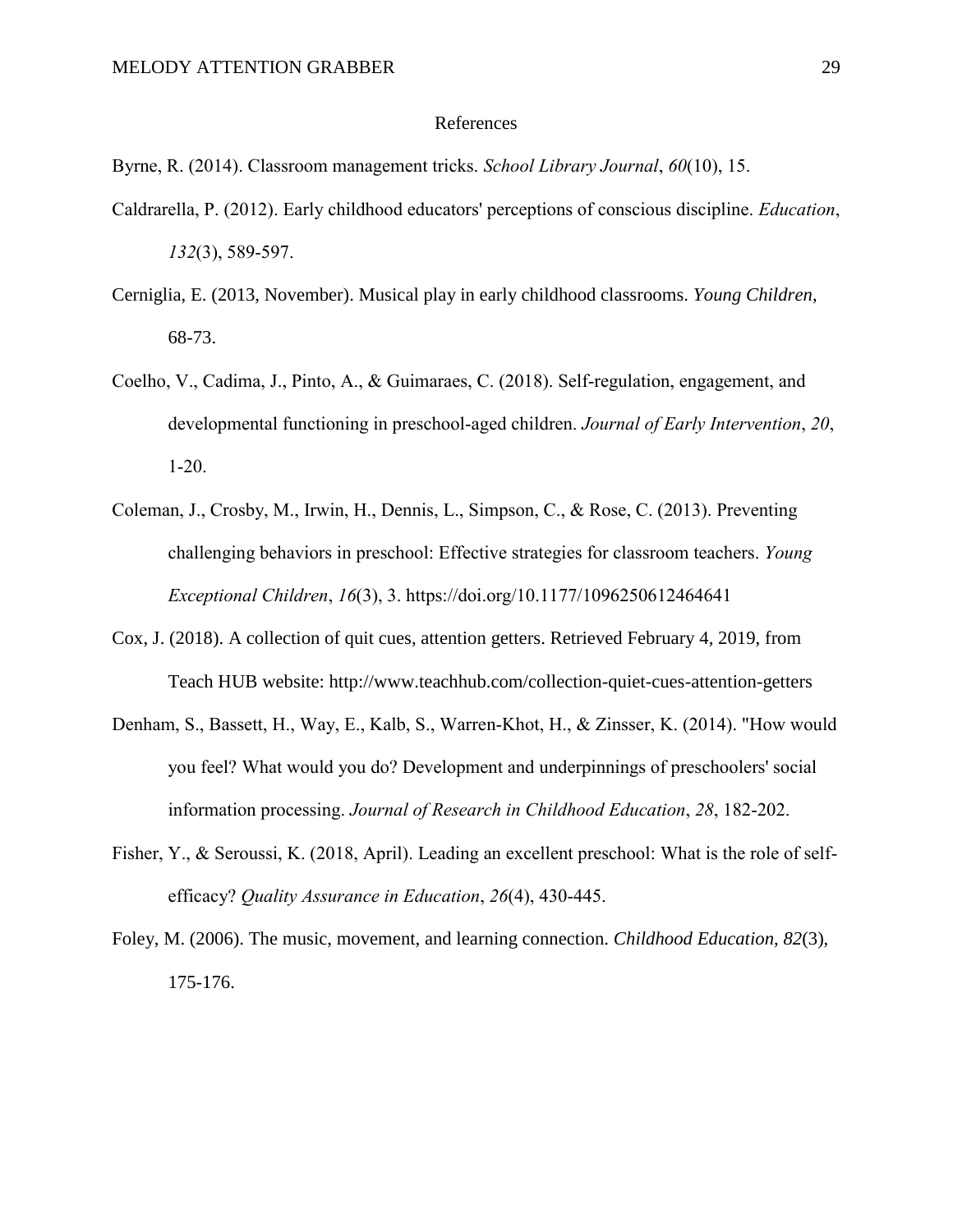- Grabell, A., Olson, S., Tardif, T., & Thompson, M. (2016). Comparing self-regulation-associated event related potentials in preschool children with and without high levels of disruptive behaviors. *Journal Abnormal Child Psychology*, *45*, 1119-1132.
- Jolstead, K., Caldarella, P., & Hansen, B. (2017). Implementing positive behavior support in preschool: An exploratory study of cw-fit tier 1. *Journal of Positive Behavior Interventions*, *19*(1), 48-60.
- Jones, S., Bailey, R., & Jacob, R. (2014, October). Social-emotional learning is essential. *Kappan*, *96*(2), 19-24.
- Jones, S., & Doolittle, E. (2017, Spring). Social and emotional learning: Introducing the issues. *The Future of Children*, *27*(1), 3.
- Lonigan, C., Spiegel, J., Goodrich, J., Morris, B., & Osborne, C. (2017). Does preschool selfregulation predict later behavior problems in general or specific problem behaviors? *Journal of Abnormal Child Psychology*, *45*(8), 1491-1502.
- McClelland, M. M., & Tominey, S. L. (2016). *Stop, think, act: Integrating self-regulation in the early childhood classroom*. New York, NY: Routledge.
- McCormick, M., Cappella, E., O'Connor, E., & McClowry, S. (2015). Social-emotional learning and academic achievement: Using causal methods to explore classroom-level mechanisms. *AERA Open*, *1*(3), 1-26.
- Reese, J. (2007). The four c's of successful classroom management. *Music Education Journal*, *94*(1), 24-29.
- Romagnolo, N. (2019). Attention getting signals. Retrieved February 4, 2019, from Teaching Channel website: https://www.teachingchannel.org/video/attention-getting-signalspractice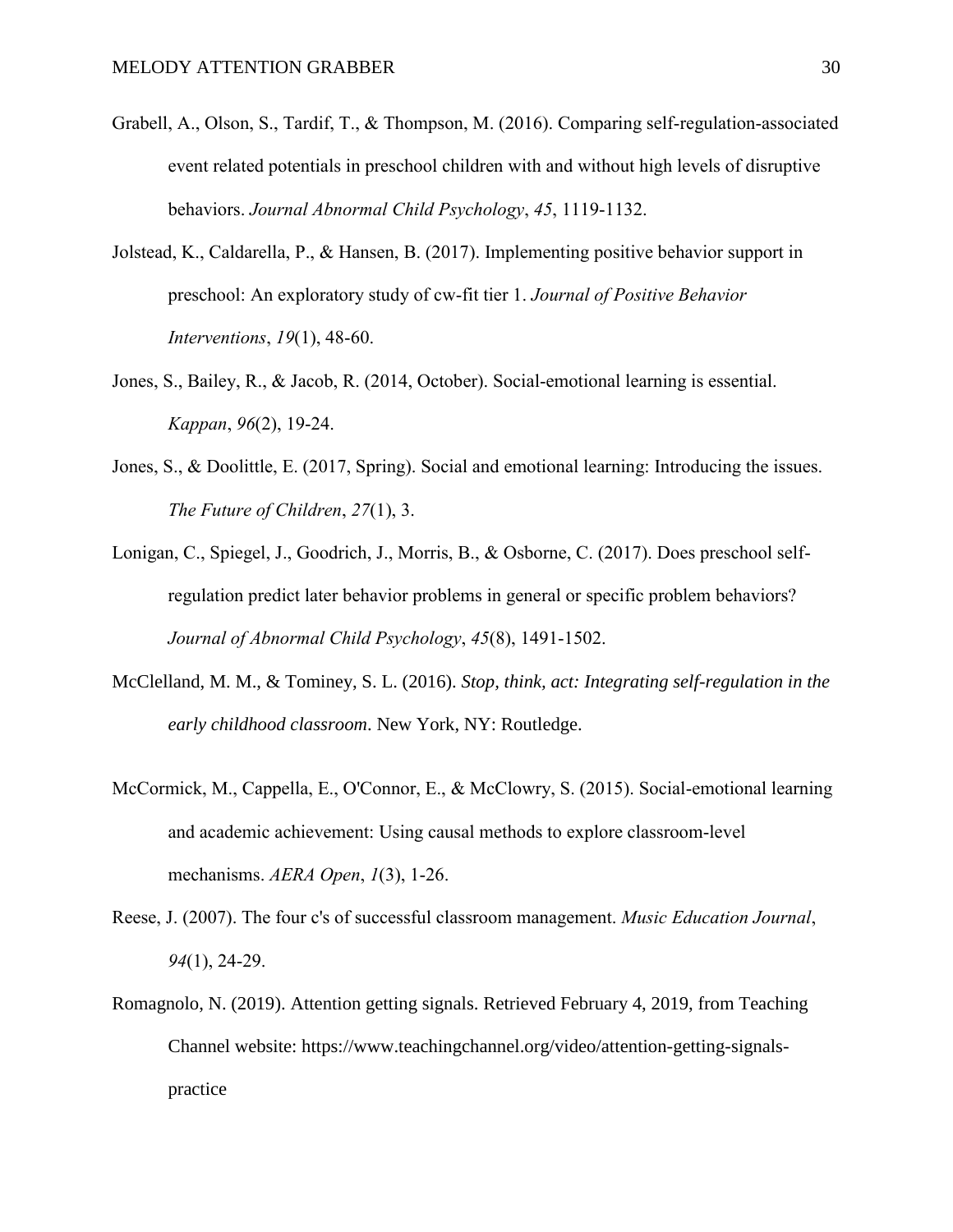- Schonert-Reichl, K. (2017, Spring). Social and emotional learning and teach. *The Future of Children*, *27*(1), 137.
- Sterling, D. (2009). Classroom management: Setting up the classroom for learning. *Science Scope*, *Summer*, 29.
- Tal, C. (2010). Case studies to deepen understanding and enhance classroom management skills in preschool teacher training. *Early Childhood Education*, *38*, 143-152.
- Vist, T. (2011, November 16). Music experience in early childhood: Potential for emotion knowledge? *Springer Science Business Media*, 277-290. [https://doi.org/10.1007/s13158-](https://doi.org/10.1007/s13158-011-0045-7) [011-0045-7](https://doi.org/10.1007/s13158-011-0045-7)
- Watson, A. (2018). 5 attention grabbers that refocus kids quickly. Retrieved February 4, 2019, from The corner stone for teachers website: https://thecornerstoneforteachers.com/truthfor-teachers-podcast/5-attention-grabbers-refocus-kids-quickly/
- Wolff, K., & Stapp, A. (2019). Investigating early childhood teachers' perceptions of a preschool yoga program. *SAGE Open*, *January-March*, 1-9.
- Zinsser, K., & Curby, T. (2014). Understanding preschool teachers' emotional support as a function of center climate. *SAGE Open*, *October-December*, 1-9.